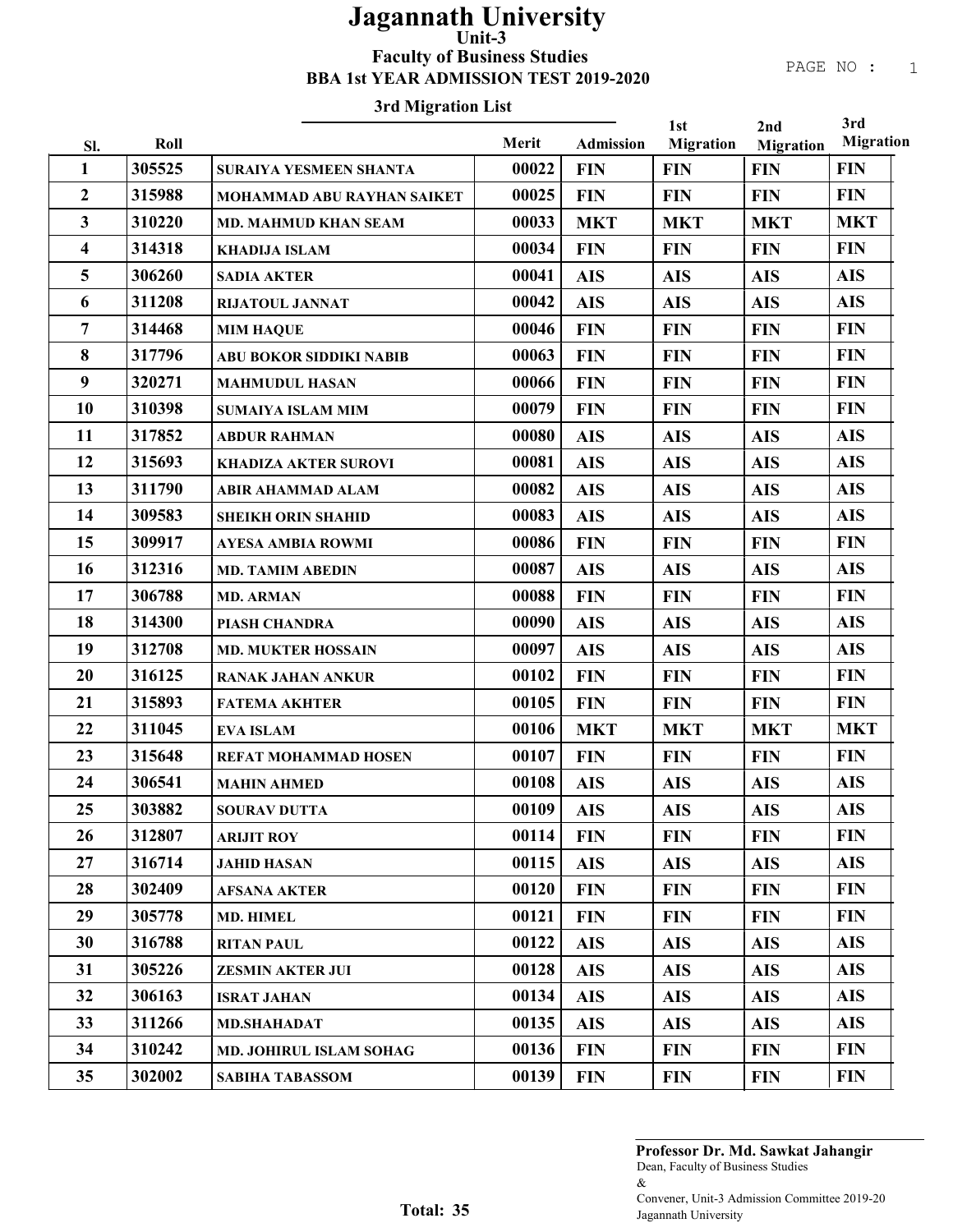### 3rd Migration List

|     |        |                                  |       |                  | 1st              | 2nd              | 3rd              |
|-----|--------|----------------------------------|-------|------------------|------------------|------------------|------------------|
| Sl. | Roll   |                                  | Merit | <b>Admission</b> | <b>Migration</b> | <b>Migration</b> | <b>Migration</b> |
| 36  | 301883 | <b>NOWROZ NAFIZ TINAN</b>        | 00144 | <b>FIN</b>       | <b>FIN</b>       | <b>FIN</b>       | <b>FIN</b>       |
| 37  | 306639 | <b>MST. SUMAYA AKTER</b>         | 00147 | <b>AIS</b>       | <b>AIS</b>       | <b>AIS</b>       | <b>AIS</b>       |
| 38  | 304441 | <b>KABITA AKTER CHOITY</b>       | 00148 | <b>AIS</b>       | <b>AIS</b>       | <b>AIS</b>       | <b>AIS</b>       |
| 39  | 306715 | <b>MST. SONIA AKTER</b>          | 00149 | <b>AIS</b>       | <b>AIS</b>       | <b>AIS</b>       | <b>AIS</b>       |
| 40  | 300475 | <b>SHETHILA JAHAN ORIN</b>       | 00150 | <b>AIS</b>       | <b>AIS</b>       | <b>AIS</b>       | <b>AIS</b>       |
| 41  | 306034 | <b>MD. JOY DARIA</b>             | 00152 | <b>AIS</b>       | <b>AIS</b>       | <b>AIS</b>       | <b>AIS</b>       |
| 42  | 321978 | <b>RUPA AKTER</b>                | 00157 | <b>AIS</b>       | <b>FIN</b>       | <b>FIN</b>       | <b>FIN</b>       |
| 43  | 302163 | <b>NOUSHIN ANJUM INNA</b>        | 00159 | <b>ENG</b>       | <b>ENG</b>       | <b>ENG</b>       | <b>ENG</b>       |
| 44  | 307376 | <b>HALIMA AKTER</b>              | 00160 | <b>AIS</b>       | <b>AIS</b>       | <b>AIS</b>       | <b>AIS</b>       |
| 45  | 307463 | <b>SUMAYA AKTER</b>              | 00163 | <b>AIS</b>       | <b>FIN</b>       | <b>FIN</b>       | <b>FIN</b>       |
| 46  | 308013 | <b>FAZLE RABBI</b>               | 00164 | <b>AIS</b>       | <b>AIS</b>       | <b>AIS</b>       | <b>AIS</b>       |
| 47  | 316491 | NURIA JANNAT TAYBA               | 00167 | <b>AIS</b>       | <b>AIS</b>       | <b>AIS</b>       | <b>AIS</b>       |
| 48  | 312793 | <b>AZIM SHAKH</b>                | 00169 | <b>AIS</b>       | <b>AIS</b>       | <b>AIS</b>       | <b>AIS</b>       |
| 49  | 311959 | <b>AKASH KITTANIA</b>            | 00172 | <b>AIS</b>       | <b>AIS</b>       | <b>AIS</b>       | <b>AIS</b>       |
| 50  | 311839 | <b>IMRAN MOHAMMAD</b>            | 00176 | <b>AIS</b>       | <b>AIS</b>       | <b>AIS</b>       | <b>AIS</b>       |
| 51  | 307457 | <b>SOURAV DAS</b>                | 00190 | <b>AIS</b>       | <b>AIS</b>       | <b>AIS</b>       | <b>AIS</b>       |
| 52  | 307507 | <b>SABIHA AFROJ LAMIA</b>        | 00195 | <b>AIS</b>       | <b>AIS</b>       | <b>AIS</b>       | <b>AIS</b>       |
| 53  | 310240 | <b>MST.NAJNIN AKTER</b>          | 00196 | <b>AIS</b>       | <b>AIS</b>       | <b>AIS</b>       | <b>AIS</b>       |
| 54  | 308987 | <b>MD. SHAHRIYAR AHMED RABBI</b> | 00198 | <b>AIS</b>       | <b>FIN</b>       | <b>FIN</b>       | <b>FIN</b>       |
| 55  | 310497 | <b>FAHMIDA MONNI</b>             | 00199 | <b>AIS</b>       | <b>FIN</b>       | <b>FIN</b>       | <b>FIN</b>       |
| 56  | 305776 | <b>FARIA TASNIM</b>              | 00202 | <b>AIS</b>       | <b>AIS</b>       | <b>AIS</b>       | <b>AIS</b>       |
| 57  | 307401 | <b>MILAN BEPARY</b>              | 00203 | <b>ECO</b>       | <b>ECO</b>       | <b>ECO</b>       | <b>ECO</b>       |
| 58  | 322571 | <b>SANJEDA HAKIM</b>             | 00205 | <b>AIS</b>       | <b>AIS</b>       | <b>AIS</b>       | <b>AIS</b>       |
| 59  | 302922 | <b>KAZI SUMAIYA JAHAN</b>        | 00214 | <b>AIS</b>       | <b>AIS</b>       | <b>AIS</b>       | <b>AIS</b>       |
| 60  | 306475 | <b>NUPUR AKTER</b>               | 00218 | <b>AIS</b>       | <b>FIN</b>       | <b>FIN</b>       | <b>FIN</b>       |
| 61  | 319663 | <b>MST. SADIA NAZNIN</b>         | 00219 | <b>AIS</b>       | <b>AIS</b>       | <b>AIS</b>       | <b>AIS</b>       |
| 62  | 308833 | <b>NUR ALAM SHUVO</b>            | 00220 | <b>AIS</b>       | <b>AIS</b>       | <b>AIS</b>       | <b>AIS</b>       |
| 63  | 308823 | <b>SUMON</b>                     | 00222 | <b>AIS</b>       | <b>FIN</b>       | <b>FIN</b>       | <b>FIN</b>       |
| 64  | 308709 | MD. SULTAN MAHMUD SHUVO          | 00226 | <b>AIS</b>       | <b>AIS</b>       | <b>AIS</b>       | <b>AIS</b>       |
| 65  | 310709 | <b>JANNATUL NAIEM</b>            | 00231 | <b>AIS</b>       | <b>FIN</b>       | <b>FIN</b>       | <b>FIN</b>       |
| 66  | 315888 | <b>MD SHIPAN UDDIN</b>           | 00232 | <b>AIS</b>       | <b>FIN</b>       | <b>FIN</b>       | <b>FIN</b>       |
| 67  | 313530 | <b>MST.SOMPATI KHATUN</b>        | 00236 | <b>AIS</b>       | <b>AIS</b>       | <b>AIS</b>       | <b>AIS</b>       |
| 68  | 301217 | <b>MD. SHOHAN AHMED</b>          | 00239 | <b>MGT</b>       | <b>MGT</b>       | <b>MGT</b>       | <b>MGT</b>       |
| 69  | 317622 | <b>JAKIA AKTER</b>               | 00243 | <b>AIS</b>       | <b>AIS</b>       | <b>AIS</b>       | <b>AIS</b>       |
| 70  | 304978 | <b>ROBIUL AWAL</b>               | 00246 | <b>AIS</b>       | <b>AIS</b>       | <b>AIS</b>       | <b>AIS</b>       |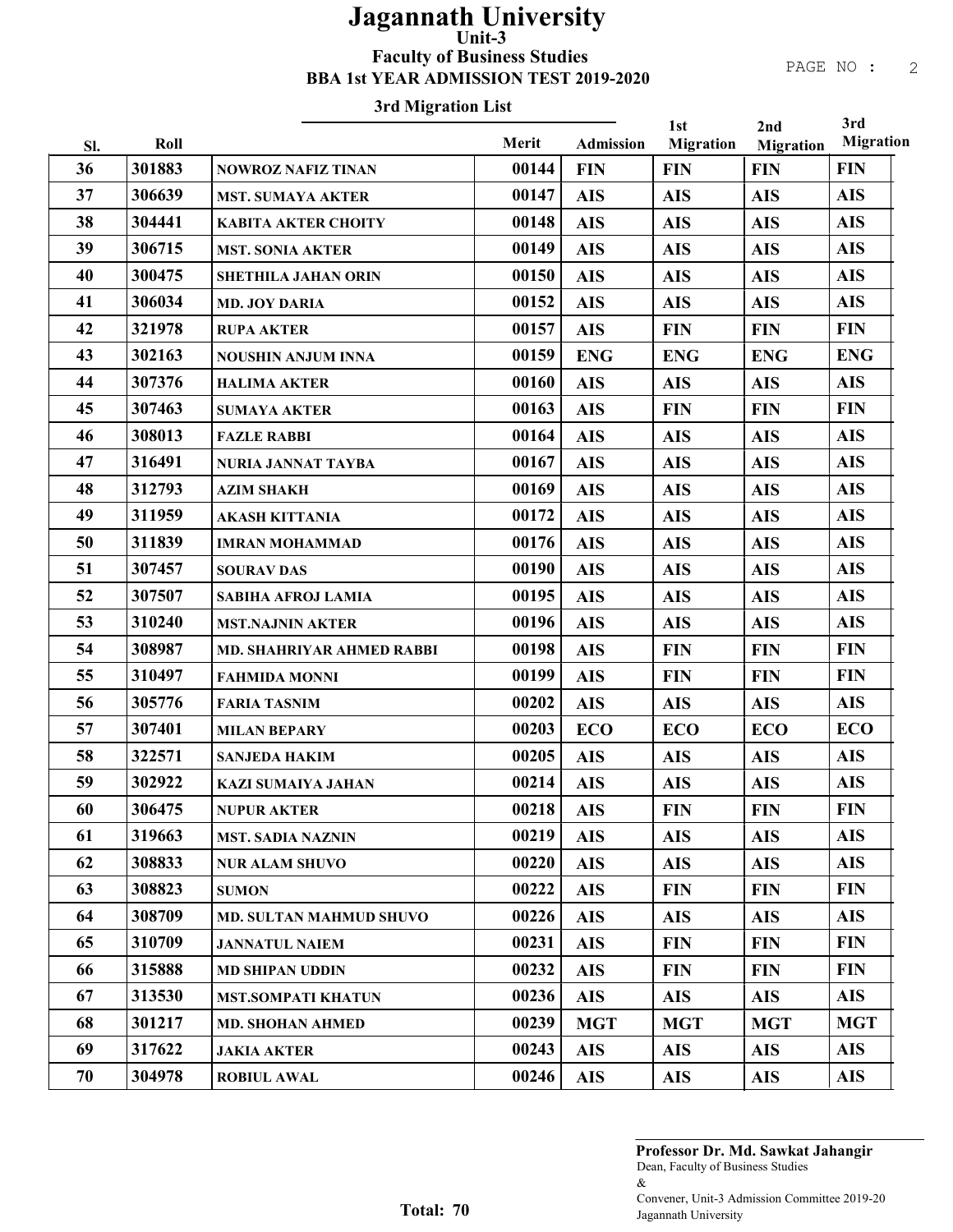## 3rd Migration List

|            |        |                                   |       |                  | 1st              | 2nd              | 3rd              |
|------------|--------|-----------------------------------|-------|------------------|------------------|------------------|------------------|
| SI.        | Roll   |                                   | Merit | <b>Admission</b> | <b>Migration</b> | <b>Migration</b> | <b>Migration</b> |
| 71         | 311756 | <b>MD. SHARIFUL ALAM</b>          | 00247 | <b>AIS</b>       | <b>FIN</b>       | <b>FIN</b>       | <b>FIN</b>       |
| 72         | 316002 | <b>SHAMANTA RAHMAN</b>            | 00248 | <b>AIS</b>       | <b>AIS</b>       | <b>AIS</b>       | <b>AIS</b>       |
| 73         | 312198 | <b>MD. AKASH</b>                  | 00251 | <b>AIS</b>       | <b>AIS</b>       | <b>AIS</b>       | <b>AIS</b>       |
| 74         | 311156 | <b>MOSHIUR RAHMAN HIMU</b>        | 00254 | <b>AIS</b>       | <b>AIS</b>       | <b>AIS</b>       | <b>AIS</b>       |
| 75         | 309077 | <b>RABEYA AKTER</b>               | 00256 | <b>ENG</b>       | <b>ENG</b>       | <b>ENG</b>       | <b>ENG</b>       |
| 76         | 311183 | <b>TAHMINA SULTANA</b>            | 00258 | <b>MGT</b>       | <b>AIS</b>       | <b>AIS</b>       | <b>AIS</b>       |
| 77         | 313843 | <b>RUMANA AKHTER JERIN</b>        | 00264 | <b>MGT</b>       | <b>AIS</b>       | <b>AIS</b>       | <b>AIS</b>       |
| 78         | 304946 | MURSHIDA SULTANA                  | 00267 | <b>MGT</b>       | <b>MGT</b>       | <b>MGT</b>       | <b>MGT</b>       |
| 79         | 309799 | <b>SHARMIN AKTER</b>              | 00268 | <b>MGT</b>       | <b>AIS</b>       | <b>AIS</b>       | <b>AIS</b>       |
| 80         | 307348 | <b>MD. MAHEDI HASAN REFAT</b>     | 00269 | <b>MKT</b>       | <b>FIN</b>       | <b>FIN</b>       | <b>FIN</b>       |
| 81         | 314080 | PRETAM KUMAR DATTA                | 00271 | <b>MKT</b>       | <b>AIS</b>       | <b>AIS</b>       | <b>AIS</b>       |
| 82         | 308400 | <b>SAKIB HASAN</b>                | 00274 | <b>MGT</b>       | <b>FIN</b>       | <b>FIN</b>       | <b>FIN</b>       |
| 83         | 316120 | <b>ANIK DAS</b>                   | 00281 | <b>MGT</b>       | <b>AIS</b>       | <b>AIS</b>       | <b>AIS</b>       |
| 84         | 322044 | <b>HAFSA HOSSAIN</b>              | 00282 | <b>MGT</b>       | <b>FIN</b>       | <b>FIN</b>       | <b>FIN</b>       |
| 85         | 300827 | <b>KAZI NUSRAT JAHAN</b>          | 00285 | <b>ENG</b>       | <b>AIS</b>       | <b>AIS</b>       | <b>AIS</b>       |
| 86         | 302733 | <b>MITA KHATUN</b>                | 00286 | <b>MGT</b>       | <b>MGT</b>       | <b>MGT</b>       | <b>MGT</b>       |
| 87         | 300493 | <b>SABBIR AHAMED</b>              | 00291 | <b>MGT</b>       | <b>AIS</b>       | <b>AIS</b>       | <b>AIS</b>       |
| 88         | 309593 | <b>RUMAISA TABASSUM</b>           | 00294 | <b>MGT</b>       | <b>AIS</b>       | <b>AIS</b>       | <b>AIS</b>       |
| 89         | 319421 | <b>MALIHA AFROZ MAHIN</b>         | 00298 | <b>MKT</b>       | <b>FIN</b>       | <b>FIN</b>       | <b>FIN</b>       |
| 90         | 322197 | <b>MD.MAHBUB HAWLADER</b>         | 00300 | <b>MGT</b>       | <b>FIN</b>       | <b>FIN</b>       | <b>FIN</b>       |
| 91         | 313182 | <b>MD SOHEL HOSSAIN</b>           | 00301 | <b>MKT</b>       | <b>FIN</b>       | <b>FIN</b>       | <b>FIN</b>       |
| 92         | 318363 | <b>SHARMIN AKTER SHATHI</b>       | 00305 | <b>MGT</b>       | <b>FIN</b>       | <b>FIN</b>       | <b>FIN</b>       |
| 93         | 319391 | <b>MUNA AKTER</b>                 | 00307 | <b>MGT</b>       | <b>MGT</b>       | <b>MGT</b>       | <b>MGT</b>       |
| 94         | 307388 | <b>MD.ROMAN ISLAM</b>             | 00308 | <b>MGT</b>       | <b>FIN</b>       | <b>FIN</b>       | <b>FIN</b>       |
| 95         | 314130 | <b>MD. HASAN JABED</b>            | 00316 | <b>MGT</b>       | <b>AIS</b>       | <b>AIS</b>       | <b>AIS</b>       |
| 96         | 317754 | <b>TAUSIF HOSSAIN RAHAT</b>       | 00320 | <b>MKT</b>       | <b>FIN</b>       | <b>FIN</b>       | <b>FIN</b>       |
| 97         | 320096 | <b>MD. MERAJ HOSSAIN</b>          | 00321 | <b>MGT</b>       | <b>FIN</b>       | <b>FIN</b>       | <b>FIN</b>       |
| 98         | 309628 | <b>MD. AL AMIN ASHIK</b>          | 00323 | <b>MGT</b>       | <b>AIS</b>       | <b>AIS</b>       | <b>AIS</b>       |
| 99         | 315040 | <b>MD. SANI</b>                   | 00324 | <b>MGT</b>       | <b>FIN</b>       | <b>FIN</b>       | <b>FIN</b>       |
| <b>100</b> | 304055 | <b>MOST. MOMOTAZ PARVIN</b>       | 00325 | <b>MGT</b>       | <b>AIS</b>       | <b>AIS</b>       | <b>AIS</b>       |
| 101        | 307915 | <b>MD. EKHTIARUL HAQUE SHAHIN</b> | 00326 | <b>ENG</b>       | <b>ENG</b>       | <b>ENG</b>       | <b>ENG</b>       |
| 102        | 303443 | <b>RUPA AKTER BEAUTI</b>          | 00334 | <b>MGT</b>       | <b>AIS</b>       | <b>AIS</b>       | <b>AIS</b>       |
| 103        | 318749 | PIPLU MAJUMDER                    | 00336 | <b>LAW</b>       | <b>LAW</b>       | <b>LAW</b>       | <b>LAW</b>       |
| 104        | 312165 | <b>SAIFUL HOSSAIN</b>             | 00343 | <b>BAN</b>       | <b>BAN</b>       | <b>BAN</b>       | <b>BAN</b>       |
| 105        | 304934 | <b>ABADUL ISLAM</b>               | 00344 | <b>ENG</b>       | <b>ENG</b>       | <b>ENG</b>       | <b>ENG</b>       |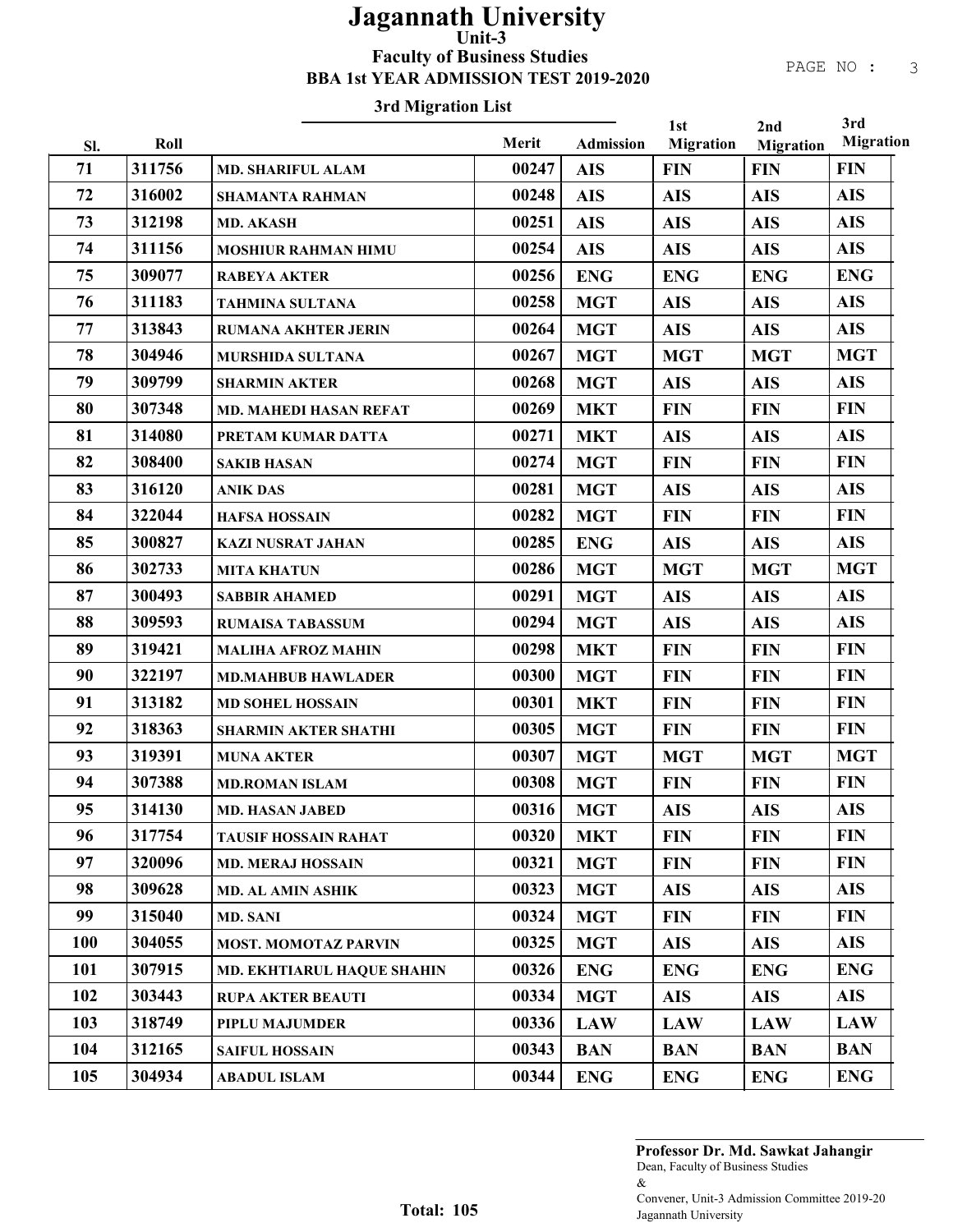## 3rd Migration List

| Merit<br>Roll<br><b>Admission</b><br>Sl.<br>306663<br>106<br>00345<br><b>MKT</b><br><b>MD.ARIF</b><br>107<br>308751<br>00347<br><b>LAW</b><br><b>MD.EBRAHIM</b><br>108<br>320985<br>00351<br><b>MGT</b><br><b>DURJOY BANIK</b> | <b>Migration</b><br><b>FIN</b><br><b>ENG</b><br><b>AIS</b><br><b>AIS</b><br><b>AIS</b> | <b>Migration</b><br><b>FIN</b><br><b>ENG</b><br><b>AIS</b><br><b>AIS</b> | <b>Migration</b><br><b>FIN</b><br><b>ENG</b><br><b>AIS</b> |
|--------------------------------------------------------------------------------------------------------------------------------------------------------------------------------------------------------------------------------|----------------------------------------------------------------------------------------|--------------------------------------------------------------------------|------------------------------------------------------------|
|                                                                                                                                                                                                                                |                                                                                        |                                                                          |                                                            |
|                                                                                                                                                                                                                                |                                                                                        |                                                                          |                                                            |
|                                                                                                                                                                                                                                |                                                                                        |                                                                          |                                                            |
|                                                                                                                                                                                                                                |                                                                                        |                                                                          |                                                            |
| 109<br>305562<br>00355<br><b>MGT</b><br><b>MD. TURAZ HOSSAIN</b>                                                                                                                                                               |                                                                                        |                                                                          | <b>AIS</b>                                                 |
| 110<br>300658<br>00362<br><b>MGT</b><br><b>MD. MONAYEM</b>                                                                                                                                                                     |                                                                                        | <b>AIS</b>                                                               | <b>AIS</b>                                                 |
| 111<br>303230<br>00363<br><b>MGT</b><br><b>TAJBIA RASHID</b>                                                                                                                                                                   | <b>FIN</b>                                                                             | <b>FIN</b>                                                               | <b>FIN</b>                                                 |
| 112<br>306190<br>00364<br><b>MKT</b><br><b>MAISHA FAHMIDA RIA</b>                                                                                                                                                              | <b>FIN</b>                                                                             | <b>FIN</b>                                                               | <b>FIN</b>                                                 |
| 113<br>315110<br>00366<br><b>MGT</b><br><b>BITHI RANI SHIL</b>                                                                                                                                                                 | <b>MGT</b>                                                                             | <b>MGT</b>                                                               | <b>MGT</b>                                                 |
| 114<br>317166<br>00368<br><b>MGT</b><br><b>RAUNAK JAHAN ADIBA</b>                                                                                                                                                              | <b>ENG</b>                                                                             | <b>ENG</b>                                                               | <b>ENG</b>                                                 |
| 115<br>314161<br>00379<br><b>MKT</b><br><b>SUMIYA ABADIN ASHA</b>                                                                                                                                                              | <b>AIS</b>                                                                             | <b>AIS</b>                                                               | <b>AIS</b>                                                 |
| 116<br>314776<br>00380<br><b>MGT</b><br><b>MEHEDY HASAN</b>                                                                                                                                                                    | <b>FIN</b>                                                                             | <b>FIN</b>                                                               | <b>FIN</b>                                                 |
| 117<br>306614<br>00381<br><b>MGT</b><br><b>MIM AKTER</b>                                                                                                                                                                       | <b>MGT</b>                                                                             | <b>MGT</b>                                                               | <b>MGT</b>                                                 |
| 118<br>305113<br>00383<br><b>MGT</b><br><b>LIMON SAHA</b>                                                                                                                                                                      | <b>AIS</b>                                                                             | <b>AIS</b>                                                               | <b>AIS</b>                                                 |
| 119<br>314033<br>00384<br><b>MGT</b><br>KAZI MAHMUDUL HASAN ROCKY                                                                                                                                                              | <b>AIS</b>                                                                             | <b>AIS</b>                                                               | <b>AIS</b>                                                 |
| 120<br>307937<br>00386<br><b>MKT</b><br><b>SONDIP PAUL</b>                                                                                                                                                                     | <b>AIS</b>                                                                             | <b>AIS</b>                                                               | <b>AIS</b>                                                 |
| 121<br>308249<br>00387<br><b>MGT</b><br><b>SHAKIL AHMED</b>                                                                                                                                                                    | <b>FIN</b>                                                                             | <b>FIN</b>                                                               | <b>FIN</b>                                                 |
| 122<br>319553<br>00389<br><b>MKT</b><br><b>MD. SABBIR HOSSAIN</b>                                                                                                                                                              | <b>FIN</b>                                                                             | <b>FIN</b>                                                               | <b>FIN</b>                                                 |
| 123<br>300248<br>00391<br><b>MGT</b><br><b>IMTIAZ AHMED</b>                                                                                                                                                                    | <b>FIN</b>                                                                             | <b>FIN</b>                                                               | <b>FIN</b>                                                 |
| 124<br>00393<br>310325<br><b>MGT</b><br>MD. AHASANUZZAMAN SHIHAB                                                                                                                                                               | <b>FIN</b>                                                                             | <b>FIN</b>                                                               | <b>FIN</b>                                                 |
| 125<br>314606<br>00394<br><b>MGT</b><br><b>SUFAYEL AHMED</b>                                                                                                                                                                   | <b>FIN</b>                                                                             | <b>FIN</b>                                                               | <b>FIN</b>                                                 |
| 126<br>307622<br>00395<br><b>MKT</b><br><b>JANNATUL FERDOUS</b>                                                                                                                                                                | <b>AIS</b>                                                                             | <b>AIS</b>                                                               | <b>AIS</b>                                                 |
| 127<br>316009<br>00396<br><b>MKT</b><br><b>MD. DIPU HOSSAIN</b>                                                                                                                                                                | <b>FIN</b>                                                                             | <b>FIN</b>                                                               | <b>FIN</b>                                                 |
| 128<br>317139<br>00399<br><b>MKT</b><br>ABU TORAP MUNTASIR BILLAH                                                                                                                                                              | <b>FIN</b>                                                                             | <b>FIN</b>                                                               | <b>FIN</b>                                                 |
| 129<br>00401<br>309766<br><b>MGT</b><br><b>MD. ABDUR RAZZAK</b>                                                                                                                                                                | <b>FIN</b>                                                                             | <b>FIN</b>                                                               | <b>FIN</b>                                                 |
| 130<br>312952<br>00404<br><b>MGT</b><br><b>ISRAT JAHAN</b>                                                                                                                                                                     | <b>AIS</b>                                                                             | <b>AIS</b>                                                               | <b>AIS</b>                                                 |
| 131<br>315860<br>00405<br><b>MGT</b><br>TAMANNA AFROSE                                                                                                                                                                         | <b>MGT</b>                                                                             | <b>MGT</b>                                                               | <b>MGT</b>                                                 |
| 132<br>321253<br>00408<br><b>MGT</b><br><b>TALHA AHMED</b>                                                                                                                                                                     | <b>FIN</b>                                                                             | <b>FIN</b>                                                               | <b>FIN</b>                                                 |
| 133<br>308797<br>00409<br><b>MGT</b><br><b>SUBROTO KUMAR DAY</b>                                                                                                                                                               | <b>FIN</b>                                                                             | <b>FIN</b>                                                               | <b>FIN</b>                                                 |
| 134<br>310126<br>00410<br><b>MGT</b><br><b>MD. NASIM MIAH</b>                                                                                                                                                                  | <b>AIS</b>                                                                             | <b>AIS</b>                                                               | <b>AIS</b>                                                 |
| 135<br>00411<br>322465<br><b>MGT</b><br><b>KHADIZA ISLAM</b>                                                                                                                                                                   | <b>MGT</b>                                                                             | <b>MGT</b>                                                               | <b>MGT</b>                                                 |
| 136<br>00412<br>317734<br><b>MGT</b><br><b>MD.RONI HOSSAIN</b>                                                                                                                                                                 | <b>FIN</b>                                                                             | <b>FIN</b>                                                               | <b>FIN</b>                                                 |
| 137<br>322281<br>00416<br><b>MKT</b><br><b>JANNATUL FERDOUS JANNAT</b>                                                                                                                                                         | <b>FIN</b>                                                                             | <b>FIN</b>                                                               | <b>FIN</b>                                                 |
| 138<br>303075<br>00420<br><b>MKT</b><br><b>MD. TAMIM HOSSEN</b>                                                                                                                                                                | <b>FIN</b>                                                                             | <b>FIN</b>                                                               | <b>FIN</b>                                                 |
| 139<br>308841<br>00423<br><b>MKT</b><br><b>MD. MAHARAJ KASHMIR</b>                                                                                                                                                             | <b>FIN</b>                                                                             | <b>FIN</b>                                                               | <b>FIN</b>                                                 |
| 140<br>00424<br>303945<br><b>MGT</b><br><b>JANNATUL FERDOUS BOBY</b>                                                                                                                                                           | <b>AIS</b>                                                                             | <b>AIS</b>                                                               | <b>AIS</b>                                                 |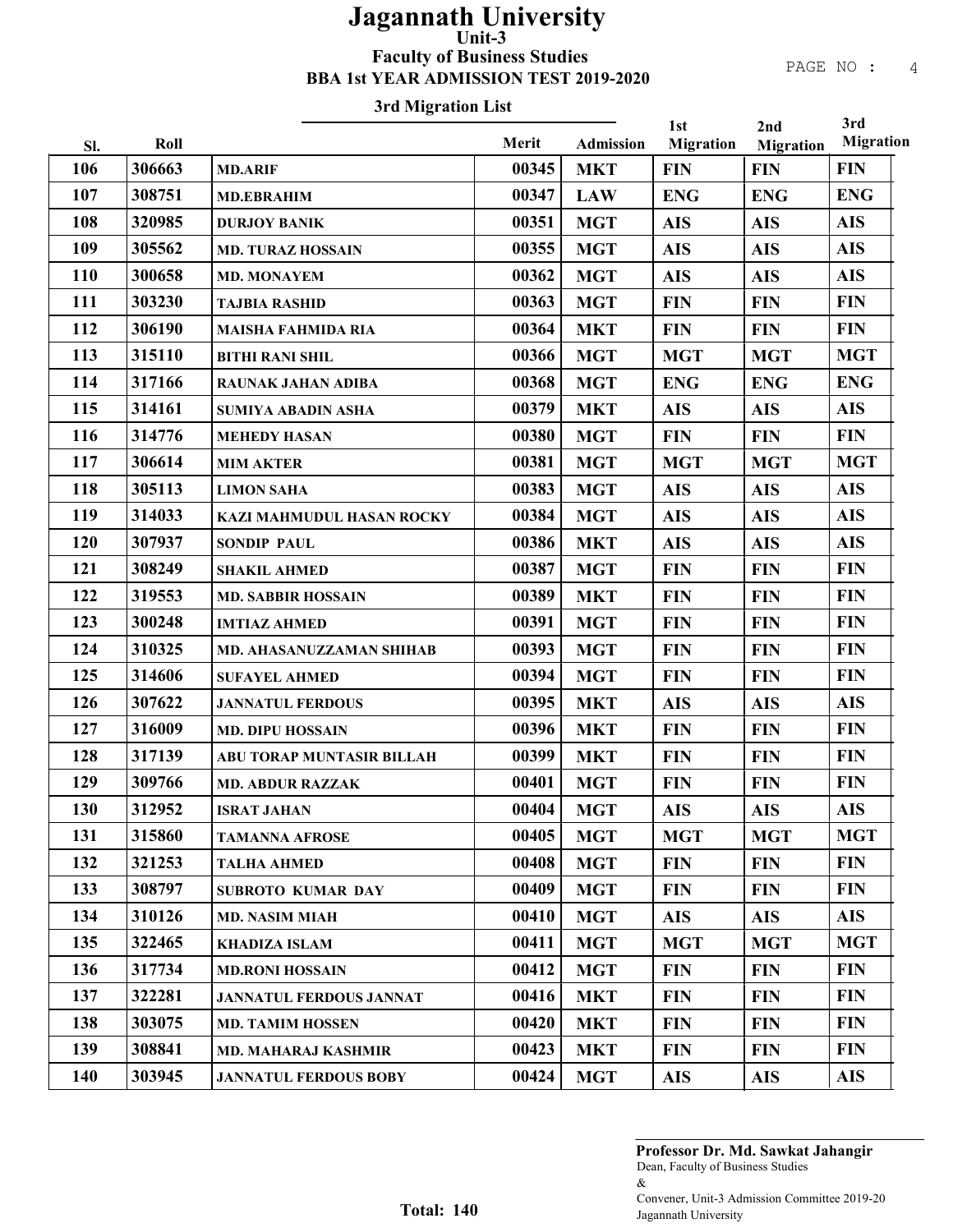## 3rd Migration List

|     |        |                                 |       |                  | 1st              | 2nd              | 3rd              |
|-----|--------|---------------------------------|-------|------------------|------------------|------------------|------------------|
| Sl. | Roll   |                                 | Merit | <b>Admission</b> | <b>Migration</b> | <b>Migration</b> | <b>Migration</b> |
| 141 | 306702 | <b>IBRAHIM SHEIKH</b>           | 00425 | <b>MGT</b>       | <b>FIN</b>       | <b>FIN</b>       | <b>FIN</b>       |
| 142 | 315997 | <b>SHEIKH FARHAN LABIB</b>      | 00426 | <b>MGT</b>       | <b>AIS</b>       | <b>AIS</b>       | <b>AIS</b>       |
| 143 | 317864 | <b>SHARMIN AKTER</b>            | 00427 | <b>MKT</b>       | <b>AIS</b>       | <b>AIS</b>       | <b>AIS</b>       |
| 144 | 313695 | <b>EMARSON RAFI</b>             | 00428 | <b>LAW</b>       | <b>FIN</b>       | <b>FIN</b>       | <b>FIN</b>       |
| 145 | 314582 | <b>ASMA AKTER</b>               | 00429 | <b>MKT</b>       | <b>AIS</b>       | <b>AIS</b>       | <b>AIS</b>       |
| 146 | 300562 | <b>MST. KHADEJA AKTER</b>       | 00430 | <b>MKT</b>       | <b>FIN</b>       | <b>FIN</b>       | <b>FIN</b>       |
| 147 | 309533 | <b>MD.TAREQUE HASAN</b>         | 00431 | <b>MGT</b>       | <b>AIS</b>       | <b>AIS</b>       | <b>AIS</b>       |
| 148 | 311884 | <b>SAIFUL ISLAM APU</b>         | 00432 | <b>MGT</b>       | <b>FIN</b>       | <b>FIN</b>       | <b>FIN</b>       |
| 149 | 313739 | <b>RAISUL ISLAM RATIN</b>       | 00433 | <b>MKT</b>       | <b>AIS</b>       | <b>AIS</b>       | <b>AIS</b>       |
| 150 | 316154 | <b>AL-AMIN DIMAN</b>            | 00434 | <b>MKT</b>       | <b>FIN</b>       | <b>FIN</b>       | <b>FIN</b>       |
| 151 | 309901 | <b>ISRAT JAHAN SHOHAGI</b>      | 00438 | <b>MKT</b>       | <b>FIN</b>       | <b>FIN</b>       | <b>FIN</b>       |
| 152 | 316132 | <b>MD. TUSHAR UDDIN</b>         | 00439 | <b>MKT</b>       | <b>AIS</b>       | <b>AIS</b>       | <b>AIS</b>       |
| 153 | 321183 | <b>MD. KAOSER</b>               | 00440 | <b>MGT</b>       | <b>MGT</b>       | <b>MGT</b>       | <b>MGT</b>       |
| 154 | 301973 | <b>MD. KAYUM</b>                | 00441 | <b>MGT</b>       | <b>AIS</b>       | <b>AIS</b>       | <b>AIS</b>       |
| 155 | 307718 | <b>MEHERUNNESA</b>              | 00442 | <b>MGT</b>       | <b>AIS</b>       | <b>AIS</b>       | <b>AIS</b>       |
| 156 | 301426 | <b>NEELA AKTER</b>              | 00444 | <b>MKT</b>       | <b>AIS</b>       | <b>AIS</b>       | <b>AIS</b>       |
| 157 | 311515 | <b>MD.NAEEM UL FAHIM</b>        | 00445 | <b>MGT</b>       | <b>FIN</b>       | <b>FIN</b>       | <b>FIN</b>       |
| 158 | 302594 | <b>SUMIYA AKTER</b>             | 00449 | <b>MGT</b>       | <b>FIN</b>       | <b>FIN</b>       | <b>FIN</b>       |
| 159 | 304914 | <b>ROBIUL HOSSAIN CHOWDHURY</b> | 00450 | <b>LAW</b>       | <b>LAW</b>       | <b>LAW</b>       | <b>LAW</b>       |
| 160 | 307537 | <b>SUBORNA SAHA</b>             | 00452 | <b>MGT</b>       | <b>AIS</b>       | <b>AIS</b>       | <b>AIS</b>       |
| 161 | 306202 | <b>FATEMA AKTER SATHIE</b>      | 00459 | <b>MGT</b>       | <b>MGT</b>       | <b>MGT</b>       | <b>MGT</b>       |
| 162 | 320048 | <b>SHAHINOOR AKTER RUHI</b>     | 00463 | <b>MGT</b>       | <b>FIN</b>       | <b>FIN</b>       | <b>FIN</b>       |
| 163 | 311908 | <b>MD. ABDUL AZIZ</b>           | 00465 | <b>MGT</b>       | <b>FIN</b>       | <b>FIN</b>       | <b>FIN</b>       |
| 164 | 308459 | <b>SHARMIN AKTER</b>            | 00468 | <b>MKT</b>       | <b>AIS</b>       | <b>AIS</b>       | <b>AIS</b>       |
| 165 | 316013 | <b>AFIA FARIHA</b>              | 00473 | <b>MGT</b>       | <b>FIN</b>       | <b>FIN</b>       | <b>FIN</b>       |
| 166 | 318259 | ORNIMA HOSSAIN MIDURI           | 00475 | <b>MGT</b>       | <b>FIN</b>       | <b>FIN</b>       | <b>FIN</b>       |
| 167 | 319205 | <b>KANIZ FATEMA KAKON</b>       | 00476 | <b>MKT</b>       | <b>MKT</b>       | <b>MKT</b>       | <b>MKT</b>       |
| 168 | 306438 | <b>RAHAT HOSSAIN</b>            | 00478 | <b>MKT</b>       | <b>FIN</b>       | <b>FIN</b>       | <b>FIN</b>       |
| 169 | 302375 | <b>SHAJALAL MADBOR</b>          | 00481 | <b>MKT</b>       | <b>AIS</b>       | <b>AIS</b>       | <b>AIS</b>       |
| 170 | 319893 | <b>SARAP ANJUM ANIKA</b>        | 00483 | <b>MKT</b>       | <b>MKT</b>       | <b>MKT</b>       | <b>MKT</b>       |
| 171 | 311669 | <b>NELOY SAHA</b>               | 00485 | <b>MKT</b>       | <b>MKT</b>       | <b>MKT</b>       | <b>MKT</b>       |
| 172 | 302478 | <b>AYSHA AKTER</b>              | 00488 | <b>LAW</b>       | <b>LAW</b>       | <b>LAW</b>       | <b>LAW</b>       |
| 173 | 311228 | <b>APU CHANDRA DAS</b>          | 00490 | <b>MKT</b>       | <b>AIS</b>       | <b>AIS</b>       | <b>AIS</b>       |
| 174 | 316615 | <b>SHAKIL SIKDER</b>            | 00491 | <b>BAN</b>       | <b>FIN</b>       | <b>FIN</b>       | <b>FIN</b>       |
| 175 | 322111 | <b>MOSSA. MAHMUDA RAHMAN</b>    | 00495 | <b>MKT</b>       | <b>FIN</b>       | <b>FIN</b>       | <b>FIN</b>       |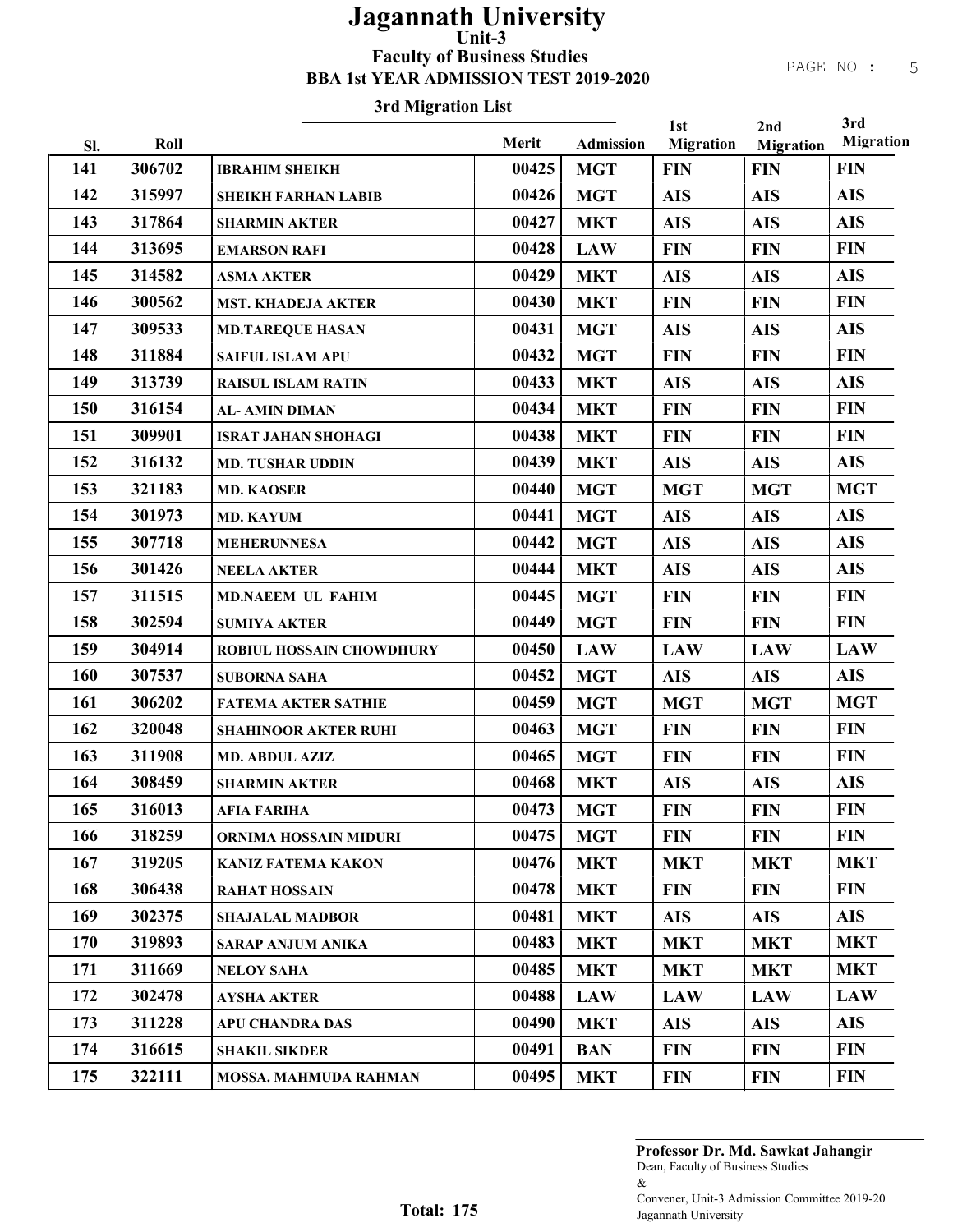#### 3rd Migration List

|     |        |                                 |       |                  | 1st              | 2nd              | 3rd              |
|-----|--------|---------------------------------|-------|------------------|------------------|------------------|------------------|
| Sl. | Roll   |                                 | Merit | <b>Admission</b> | <b>Migration</b> | <b>Migration</b> | <b>Migration</b> |
| 176 | 306467 | <b>HASIBUL ISLAM</b>            | 00496 | <b>MKT</b>       | <b>AIS</b>       | <b>AIS</b>       | <b>AIS</b>       |
| 177 | 302224 | <b>MD. NIAZ UDDIN SAMIR</b>     | 00497 | PAd              | <b>AIS</b>       | <b>AIS</b>       | <b>AIS</b>       |
| 178 | 305137 | <b>SADIA ISLAM</b>              | 00503 | <b>BAN</b>       | <b>MGT</b>       | <b>MGT</b>       | <b>MGT</b>       |
| 179 | 305798 | <b>SHOVON MIA</b>               | 00506 | <b>LAW</b>       | <b>FIN</b>       | <b>FIN</b>       | <b>FIN</b>       |
| 180 | 318316 | RIFAT TASNIA AANIKA             | 00507 | PAd              | <b>AIS</b>       | <b>AIS</b>       | <b>AIS</b>       |
| 181 | 307010 | <b>RIJUANA BINTE REAZ</b>       | 00520 | <b>MCJ</b>       | <b>FIN</b>       | <b>FIN</b>       | <b>FIN</b>       |
| 182 | 310878 | <b>MD. ROMAN</b>                | 00523 | <b>POS</b>       | <b>FIN</b>       | <b>FIN</b>       | <b>FIN</b>       |
| 183 | 307431 | <b>MUNNI AKTER PRIA</b>         | 00525 | PAd              | PAd              | PAd              | PAd              |
| 184 | 317660 | <b>MORIUM AKTER</b>             | 00527 | <b>LAN</b>       | <b>AIS</b>       | <b>AIS</b>       | <b>AIS</b>       |
| 185 | 318246 | TAHIA JUBAIRA SWAPNA            | 00529 | <b>MCJ</b>       | <b>MCJ</b>       | <b>MCJ</b>       | <b>MCJ</b>       |
| 186 | 310664 | <b>MD. FAHMIDUL HASAN SHUVO</b> | 00530 | <b>BAN</b>       | <b>FIN</b>       | <b>FIN</b>       | <b>FIN</b>       |
| 187 | 308353 | SYEDA MAISHA JAMAN              | 00538 | <b>MCJ</b>       | <b>AIS</b>       | <b>AIS</b>       | <b>AIS</b>       |
| 188 | 316147 | <b>TABASSUM AHMED TAZRY</b>     | 00542 | <b>LAN</b>       | <b>LAW</b>       | <b>LAW</b>       | <b>LAW</b>       |
| 189 | 316215 | <b>SADIA AREFIN</b>             | 00544 | <b>BAN</b>       | <b>AIS</b>       | <b>AIS</b>       | <b>AIS</b>       |
| 190 | 321837 | <b>MD. SHARIFUL ISLAM</b>       | 00545 | <b>POS</b>       | <b>AIS</b>       | <b>AIS</b>       | <b>AIS</b>       |
| 191 | 308192 | <b>ASMA AKTER</b>               | 00546 | <b>BAN</b>       | <b>ENG</b>       | <b>ENG</b>       | <b>ENG</b>       |
| 192 | 321613 | <b>HAMIM HOSEN</b>              | 00550 | <b>MCJ</b>       | <b>AIS</b>       | <b>AIS</b>       | <b>AIS</b>       |
| 193 | 322559 | <b>MD. SAYEED</b>               | 00551 | <b>MCJ</b>       | <b>FIN</b>       | <b>FIN</b>       | <b>FIN</b>       |
| 194 | 320694 | <b>FARJANA AKTER ETI</b>        | 00552 | <b>ANP</b>       | <b>FIN</b>       | <b>FIN</b>       | <b>FIN</b>       |
| 195 | 318676 | <b>NUR MOHAMMAD</b>             | 00553 | PAd              | <b>AIS</b>       | <b>AIS</b>       | <b>AIS</b>       |
| 196 | 318504 | <b>SUMAYA FATEMA</b>            | 00554 | <b>SW</b>        | <b>AIS</b>       | <b>AIS</b>       | <b>AIS</b>       |
| 197 | 300936 | <b>MD. NAHID HASAN</b>          | 00555 | PAd              | <b>FIN</b>       | <b>FIN</b>       | <b>FIN</b>       |
| 198 | 314898 | <b>MAHFUJA AKTER MILI</b>       | 00558 | PAd              | <b>FIN</b>       | <b>FIN</b>       | <b>FIN</b>       |
| 199 | 320454 | <b>AMBIA BINTE ASAD LAMIA</b>   | 00560 | PAd              | <b>FIN</b>       | <b>FIN</b>       | <b>FIN</b>       |
| 200 | 316202 | <b>TANJILA TABASSUM</b>         | 00561 | PAd              | <b>FIN</b>       | <b>FIN</b>       | <b>FIN</b>       |
| 201 | 314352 | <b>EVA</b>                      | 00563 | <b>IML</b>       | IML              | <b>IML</b>       | <b>IML</b>       |
| 202 | 311804 | <b>MST. ATKYA FARJANA</b>       | 00564 | PAd              | <b>ECO</b>       | <b>ECO</b>       | <b>ECO</b>       |
| 203 | 321936 | <b>TAJKIYA TAJNIM PRIOM</b>     | 00565 | <b>LAN</b>       | <b>FIN</b>       | <b>FIN</b>       | <b>FIN</b>       |
| 204 | 314230 | <b>SUJANA ISLAM</b>             | 00566 | <b>MCJ</b>       | <b>FIN</b>       | <b>FIN</b>       | <b>FIN</b>       |
| 205 | 316379 | <b>SUMONA AKTER</b>             | 00567 | <b>LAN</b>       | <b>FIN</b>       | <b>FIN</b>       | <b>FIN</b>       |
| 206 | 310998 | <b>MD. IMRAN HOSSAIN</b>        | 00569 | <b>IML</b>       | <b>IML</b>       | <b>IML</b>       | IML              |
| 207 | 300422 | FARJANA SULTANA MIM             | 00570 | <b>SW</b>        | <b>MGT</b>       | <b>MGT</b>       | <b>MGT</b>       |
| 208 | 322223 | <b>MD. ASIF</b>                 | 00574 | <b>LAN</b>       | <b>FIN</b>       | <b>FIN</b>       | <b>FIN</b>       |
| 209 | 321075 | <b>HAFIZA AKTHER</b>            | 00575 | SW               | <b>FIN</b>       | <b>FIN</b>       | <b>FIN</b>       |
| 210 | 302819 | <b>MD. RAIHAN ISLAM</b>         | 00576 | <b>LAN</b>       | <b>LAN</b>       | <b>LAN</b>       | <b>LAN</b>       |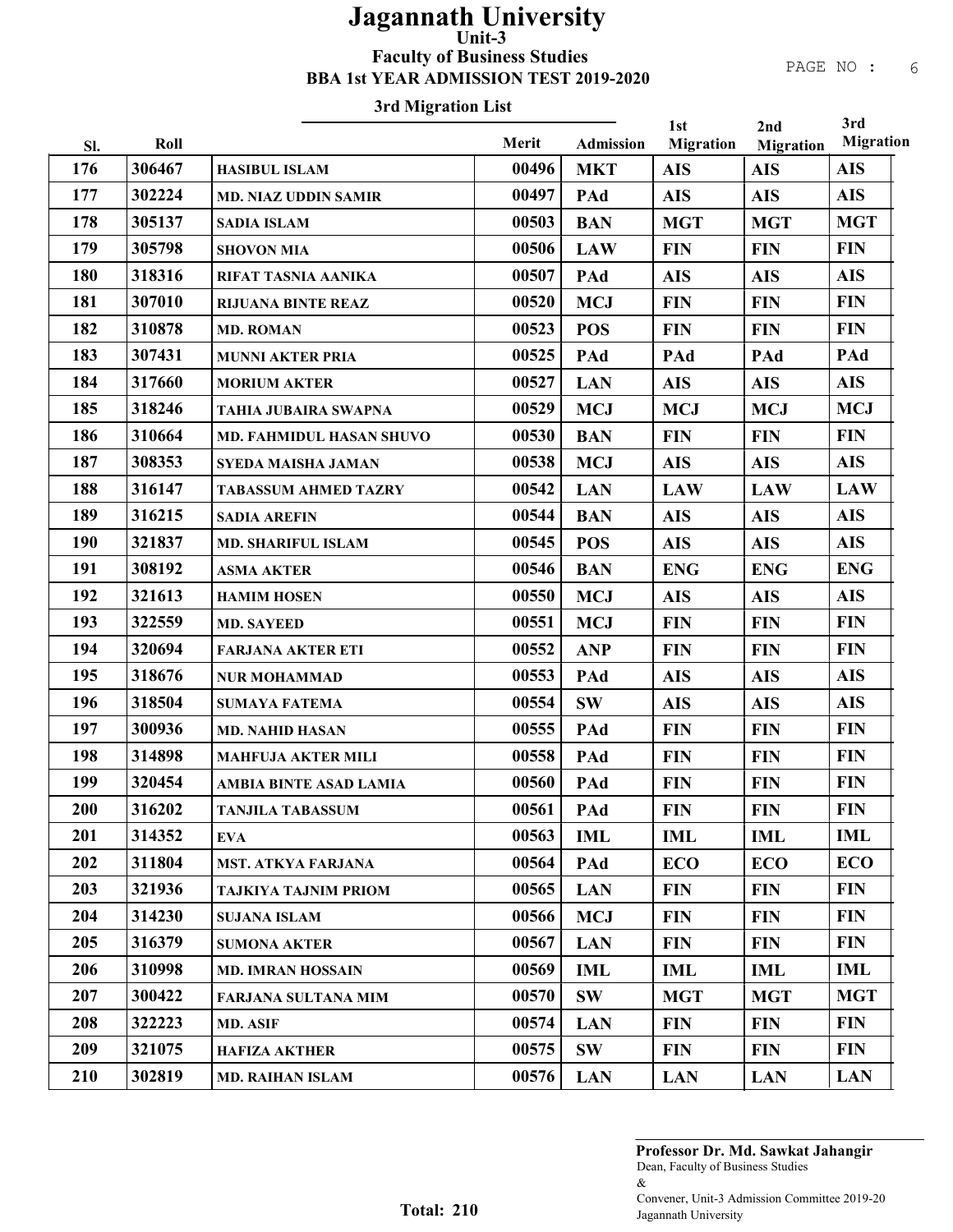#### 3rd Migration List

| PAGE NO |  |
|---------|--|
|---------|--|

| 211<br>318336<br><b>FIN</b><br>00580<br><b>BEd</b><br><b>FIN</b><br><b>FIN</b><br><b>MD. FOYSAL HOSSAIN</b><br>212<br><b>AIS</b><br>316930<br>00582<br><b>AIS</b><br><b>AIS</b><br><b>IML</b><br><b>GEORGE JOSEPH ROZARIO PLABON</b><br>213<br>00584<br><b>AIS</b><br>302582<br><b>AIS</b><br><b>AIS</b><br><b>MD. SAKIBUL HASAN</b><br>214<br>309044<br>00586<br><b>MKT</b><br><b>IML</b><br><b>MKT</b><br><b>MKT</b><br><b>MD. ASHIKUR RAHMAN ASHIK</b><br>215<br>300418<br><b>AIS</b><br>00590<br><b>SOC</b><br><b>AIS</b><br><b>AIS</b><br><b>KANTA AKTER</b><br>216<br><b>FIN</b><br>305682<br>00595<br><b>IML</b><br><b>FIN</b><br><b>FIN</b><br><b>AFIA SAIARA</b><br>217<br>00597<br><b>FIN</b><br>302974<br><b>ANP</b><br><b>AIS</b><br><b>AIS</b><br><b>MD. SIRAJUL AMIN</b><br>218<br><b>AIS</b><br>00602<br>319466<br><b>BEd</b><br><b>AIS</b><br><b>AIS</b><br><b>TUMPA RANI GHOSH</b><br>219<br><b>AIS</b><br>310996<br>00609<br><b>AIS</b><br><b>ANP</b><br><b>AIS</b><br><b>MD. MEHEDI HASAN</b><br>220<br><b>AIS</b><br>318713<br>00610<br><b>ANP</b><br><b>AIS</b><br><b>AIS</b><br><b>NAWYAZ SHARIF</b><br>221<br><b>AIS</b><br>321850<br>00611<br><b>AIS</b><br><b>AIS</b><br><b>BEd</b><br><b>SUZANA ISLAM CHOITY</b><br>222<br><b>AIS</b><br>00613<br>303480<br><b>AIS</b><br><b>AIS</b><br><b>MD. ANUAR HOSEN</b><br>223<br><b>AIS</b><br>00614<br>309682<br><b>AIS</b><br><b>AIS</b><br>ARJUMA SULTANA AKA<br>224<br>00619<br><b>AIS</b><br>303693<br><b>AIS</b><br><b>AIS</b><br><b>IMTIAZ AMIN</b><br>225<br><b>AIS</b><br>317885<br>00620<br><b>AIS</b><br><b>AIS</b><br>NUSRAT JAHAN BISMEE<br>226<br>300709<br>00623<br><b>MKT</b><br><b>MKT</b><br><b>MKT</b><br><b>FAHIMA AKTER BADHAN</b><br>227<br>00626<br><b>AIS</b><br>309937<br><b>AIS</b><br><b>AIS</b><br><b>SREE AVIJIT SARKAR</b><br>228<br><b>AIS</b><br>303717<br>00628<br><b>AIS</b><br><b>AIS</b><br><b>SHRABONI AKTER</b><br>229<br>00629<br><b>AIS</b><br>312720<br><b>AIS</b><br><b>AIS</b><br><b>MISS.MIM KHATUN</b><br>230<br><b>AIS</b><br>313284<br>00630<br><b>AIS</b><br><b>AIS</b><br><b>REDOY SHEKH SADI</b><br>231<br>00633<br><b>AIS</b><br>320277<br><b>AIS</b><br><b>AIS</b><br><b>MD. GOLAM MAFIZ</b><br>232<br>00634<br><b>ENG</b><br><b>ENG</b><br>318763<br><b>ENG</b><br>SUMAIYA BINTE ROSUL SHETU<br>233<br>00638<br><b>AIS</b><br>312084<br><b>AIS</b><br><b>AIS</b><br><b>MD. RASEL HOSSAIN</b><br>234<br>318751<br>00639<br><b>FIN</b><br><b>MGT</b><br><b>MGT</b><br>MD. RASHADUZZAMAN MIAHAZI<br>235<br>304999<br><b>AIS</b><br>00641<br><b>AIS</b><br><b>AIS</b><br>SINTHIA ISLAM<br><b>AIS</b><br>236<br>301953<br>00642<br><b>AIS</b><br><b>AIS</b><br><b>NUSRAT JAHAN SUMI</b><br>237<br>00643<br>316943<br><b>MKT</b><br><b>MKT</b><br><b>MKT</b><br><b>JANNATUL FERDOUS SAFA</b><br>238<br>307008<br>00645<br><b>AIS</b><br><b>AIS</b><br><b>AIS</b><br><b>BIBI FATEMA NUPUR</b><br>239<br>308191<br>00646<br><b>AIS</b><br><b>AIS</b><br><b>AIS</b><br><b>MD. FOISAL</b><br>240<br>00648<br><b>AIS</b><br>310520<br><b>AIS</b><br><b>AIS</b><br><b>FAYSAL AHMMED</b><br>241<br>00649<br>315748<br><b>AIS</b><br><b>AIS</b><br><b>AIS</b><br><b>MD. YEASHA HAWLADER</b><br>242<br>304486<br>00654<br><b>AIS</b><br><b>AIS</b><br><b>AIS</b><br><b>AL AMIN RON</b><br>243<br>314328<br>00657<br><b>AIS</b><br><b>AIS</b><br><b>AIS</b><br><b>SABRINA ISLAM SINTHEE</b><br>244<br>00659<br><b>AIS</b><br>309868<br><b>AIS</b><br><b>AIS</b><br>S.M. WAKILUZZAMAN ABIR<br>245<br>311234<br>00660<br><b>AIS</b><br><b>AIS</b><br><b>AIS</b><br><b>SNEHA BANIK</b> | SI. | Roll | Merit | Admission | 1st<br><b>Migration</b> | 2nd<br><b>Migration</b> | 3rd<br><b>Migration</b> |
|--------------------------------------------------------------------------------------------------------------------------------------------------------------------------------------------------------------------------------------------------------------------------------------------------------------------------------------------------------------------------------------------------------------------------------------------------------------------------------------------------------------------------------------------------------------------------------------------------------------------------------------------------------------------------------------------------------------------------------------------------------------------------------------------------------------------------------------------------------------------------------------------------------------------------------------------------------------------------------------------------------------------------------------------------------------------------------------------------------------------------------------------------------------------------------------------------------------------------------------------------------------------------------------------------------------------------------------------------------------------------------------------------------------------------------------------------------------------------------------------------------------------------------------------------------------------------------------------------------------------------------------------------------------------------------------------------------------------------------------------------------------------------------------------------------------------------------------------------------------------------------------------------------------------------------------------------------------------------------------------------------------------------------------------------------------------------------------------------------------------------------------------------------------------------------------------------------------------------------------------------------------------------------------------------------------------------------------------------------------------------------------------------------------------------------------------------------------------------------------------------------------------------------------------------------------------------------------------------------------------------------------------------------------------------------------------------------------------------------------------------------------------------------------------------------------------------------------------------------------------------------------------------------------------------------------------------------------------------------------------------------------------------------------------------------------------------------------------------------------------------------------------------------------------------------------------------------------------------------------------------------------------------------------------------------------------------------------------------------------------------------------------------------------------------------------------------------------------------------------------------------------------------------------------------------------------------------------------|-----|------|-------|-----------|-------------------------|-------------------------|-------------------------|
|                                                                                                                                                                                                                                                                                                                                                                                                                                                                                                                                                                                                                                                                                                                                                                                                                                                                                                                                                                                                                                                                                                                                                                                                                                                                                                                                                                                                                                                                                                                                                                                                                                                                                                                                                                                                                                                                                                                                                                                                                                                                                                                                                                                                                                                                                                                                                                                                                                                                                                                                                                                                                                                                                                                                                                                                                                                                                                                                                                                                                                                                                                                                                                                                                                                                                                                                                                                                                                                                                                                                                                                            |     |      |       |           |                         |                         |                         |
|                                                                                                                                                                                                                                                                                                                                                                                                                                                                                                                                                                                                                                                                                                                                                                                                                                                                                                                                                                                                                                                                                                                                                                                                                                                                                                                                                                                                                                                                                                                                                                                                                                                                                                                                                                                                                                                                                                                                                                                                                                                                                                                                                                                                                                                                                                                                                                                                                                                                                                                                                                                                                                                                                                                                                                                                                                                                                                                                                                                                                                                                                                                                                                                                                                                                                                                                                                                                                                                                                                                                                                                            |     |      |       |           |                         |                         |                         |
|                                                                                                                                                                                                                                                                                                                                                                                                                                                                                                                                                                                                                                                                                                                                                                                                                                                                                                                                                                                                                                                                                                                                                                                                                                                                                                                                                                                                                                                                                                                                                                                                                                                                                                                                                                                                                                                                                                                                                                                                                                                                                                                                                                                                                                                                                                                                                                                                                                                                                                                                                                                                                                                                                                                                                                                                                                                                                                                                                                                                                                                                                                                                                                                                                                                                                                                                                                                                                                                                                                                                                                                            |     |      |       |           |                         |                         |                         |
|                                                                                                                                                                                                                                                                                                                                                                                                                                                                                                                                                                                                                                                                                                                                                                                                                                                                                                                                                                                                                                                                                                                                                                                                                                                                                                                                                                                                                                                                                                                                                                                                                                                                                                                                                                                                                                                                                                                                                                                                                                                                                                                                                                                                                                                                                                                                                                                                                                                                                                                                                                                                                                                                                                                                                                                                                                                                                                                                                                                                                                                                                                                                                                                                                                                                                                                                                                                                                                                                                                                                                                                            |     |      |       |           |                         |                         |                         |
|                                                                                                                                                                                                                                                                                                                                                                                                                                                                                                                                                                                                                                                                                                                                                                                                                                                                                                                                                                                                                                                                                                                                                                                                                                                                                                                                                                                                                                                                                                                                                                                                                                                                                                                                                                                                                                                                                                                                                                                                                                                                                                                                                                                                                                                                                                                                                                                                                                                                                                                                                                                                                                                                                                                                                                                                                                                                                                                                                                                                                                                                                                                                                                                                                                                                                                                                                                                                                                                                                                                                                                                            |     |      |       |           |                         |                         |                         |
|                                                                                                                                                                                                                                                                                                                                                                                                                                                                                                                                                                                                                                                                                                                                                                                                                                                                                                                                                                                                                                                                                                                                                                                                                                                                                                                                                                                                                                                                                                                                                                                                                                                                                                                                                                                                                                                                                                                                                                                                                                                                                                                                                                                                                                                                                                                                                                                                                                                                                                                                                                                                                                                                                                                                                                                                                                                                                                                                                                                                                                                                                                                                                                                                                                                                                                                                                                                                                                                                                                                                                                                            |     |      |       |           |                         |                         |                         |
|                                                                                                                                                                                                                                                                                                                                                                                                                                                                                                                                                                                                                                                                                                                                                                                                                                                                                                                                                                                                                                                                                                                                                                                                                                                                                                                                                                                                                                                                                                                                                                                                                                                                                                                                                                                                                                                                                                                                                                                                                                                                                                                                                                                                                                                                                                                                                                                                                                                                                                                                                                                                                                                                                                                                                                                                                                                                                                                                                                                                                                                                                                                                                                                                                                                                                                                                                                                                                                                                                                                                                                                            |     |      |       |           |                         |                         |                         |
|                                                                                                                                                                                                                                                                                                                                                                                                                                                                                                                                                                                                                                                                                                                                                                                                                                                                                                                                                                                                                                                                                                                                                                                                                                                                                                                                                                                                                                                                                                                                                                                                                                                                                                                                                                                                                                                                                                                                                                                                                                                                                                                                                                                                                                                                                                                                                                                                                                                                                                                                                                                                                                                                                                                                                                                                                                                                                                                                                                                                                                                                                                                                                                                                                                                                                                                                                                                                                                                                                                                                                                                            |     |      |       |           |                         |                         |                         |
|                                                                                                                                                                                                                                                                                                                                                                                                                                                                                                                                                                                                                                                                                                                                                                                                                                                                                                                                                                                                                                                                                                                                                                                                                                                                                                                                                                                                                                                                                                                                                                                                                                                                                                                                                                                                                                                                                                                                                                                                                                                                                                                                                                                                                                                                                                                                                                                                                                                                                                                                                                                                                                                                                                                                                                                                                                                                                                                                                                                                                                                                                                                                                                                                                                                                                                                                                                                                                                                                                                                                                                                            |     |      |       |           |                         |                         |                         |
|                                                                                                                                                                                                                                                                                                                                                                                                                                                                                                                                                                                                                                                                                                                                                                                                                                                                                                                                                                                                                                                                                                                                                                                                                                                                                                                                                                                                                                                                                                                                                                                                                                                                                                                                                                                                                                                                                                                                                                                                                                                                                                                                                                                                                                                                                                                                                                                                                                                                                                                                                                                                                                                                                                                                                                                                                                                                                                                                                                                                                                                                                                                                                                                                                                                                                                                                                                                                                                                                                                                                                                                            |     |      |       |           |                         |                         |                         |
|                                                                                                                                                                                                                                                                                                                                                                                                                                                                                                                                                                                                                                                                                                                                                                                                                                                                                                                                                                                                                                                                                                                                                                                                                                                                                                                                                                                                                                                                                                                                                                                                                                                                                                                                                                                                                                                                                                                                                                                                                                                                                                                                                                                                                                                                                                                                                                                                                                                                                                                                                                                                                                                                                                                                                                                                                                                                                                                                                                                                                                                                                                                                                                                                                                                                                                                                                                                                                                                                                                                                                                                            |     |      |       |           |                         |                         |                         |
|                                                                                                                                                                                                                                                                                                                                                                                                                                                                                                                                                                                                                                                                                                                                                                                                                                                                                                                                                                                                                                                                                                                                                                                                                                                                                                                                                                                                                                                                                                                                                                                                                                                                                                                                                                                                                                                                                                                                                                                                                                                                                                                                                                                                                                                                                                                                                                                                                                                                                                                                                                                                                                                                                                                                                                                                                                                                                                                                                                                                                                                                                                                                                                                                                                                                                                                                                                                                                                                                                                                                                                                            |     |      |       |           |                         |                         |                         |
|                                                                                                                                                                                                                                                                                                                                                                                                                                                                                                                                                                                                                                                                                                                                                                                                                                                                                                                                                                                                                                                                                                                                                                                                                                                                                                                                                                                                                                                                                                                                                                                                                                                                                                                                                                                                                                                                                                                                                                                                                                                                                                                                                                                                                                                                                                                                                                                                                                                                                                                                                                                                                                                                                                                                                                                                                                                                                                                                                                                                                                                                                                                                                                                                                                                                                                                                                                                                                                                                                                                                                                                            |     |      |       |           |                         |                         |                         |
|                                                                                                                                                                                                                                                                                                                                                                                                                                                                                                                                                                                                                                                                                                                                                                                                                                                                                                                                                                                                                                                                                                                                                                                                                                                                                                                                                                                                                                                                                                                                                                                                                                                                                                                                                                                                                                                                                                                                                                                                                                                                                                                                                                                                                                                                                                                                                                                                                                                                                                                                                                                                                                                                                                                                                                                                                                                                                                                                                                                                                                                                                                                                                                                                                                                                                                                                                                                                                                                                                                                                                                                            |     |      |       |           |                         |                         |                         |
|                                                                                                                                                                                                                                                                                                                                                                                                                                                                                                                                                                                                                                                                                                                                                                                                                                                                                                                                                                                                                                                                                                                                                                                                                                                                                                                                                                                                                                                                                                                                                                                                                                                                                                                                                                                                                                                                                                                                                                                                                                                                                                                                                                                                                                                                                                                                                                                                                                                                                                                                                                                                                                                                                                                                                                                                                                                                                                                                                                                                                                                                                                                                                                                                                                                                                                                                                                                                                                                                                                                                                                                            |     |      |       |           |                         |                         |                         |
|                                                                                                                                                                                                                                                                                                                                                                                                                                                                                                                                                                                                                                                                                                                                                                                                                                                                                                                                                                                                                                                                                                                                                                                                                                                                                                                                                                                                                                                                                                                                                                                                                                                                                                                                                                                                                                                                                                                                                                                                                                                                                                                                                                                                                                                                                                                                                                                                                                                                                                                                                                                                                                                                                                                                                                                                                                                                                                                                                                                                                                                                                                                                                                                                                                                                                                                                                                                                                                                                                                                                                                                            |     |      |       |           |                         |                         |                         |
|                                                                                                                                                                                                                                                                                                                                                                                                                                                                                                                                                                                                                                                                                                                                                                                                                                                                                                                                                                                                                                                                                                                                                                                                                                                                                                                                                                                                                                                                                                                                                                                                                                                                                                                                                                                                                                                                                                                                                                                                                                                                                                                                                                                                                                                                                                                                                                                                                                                                                                                                                                                                                                                                                                                                                                                                                                                                                                                                                                                                                                                                                                                                                                                                                                                                                                                                                                                                                                                                                                                                                                                            |     |      |       |           |                         |                         |                         |
|                                                                                                                                                                                                                                                                                                                                                                                                                                                                                                                                                                                                                                                                                                                                                                                                                                                                                                                                                                                                                                                                                                                                                                                                                                                                                                                                                                                                                                                                                                                                                                                                                                                                                                                                                                                                                                                                                                                                                                                                                                                                                                                                                                                                                                                                                                                                                                                                                                                                                                                                                                                                                                                                                                                                                                                                                                                                                                                                                                                                                                                                                                                                                                                                                                                                                                                                                                                                                                                                                                                                                                                            |     |      |       |           |                         |                         |                         |
|                                                                                                                                                                                                                                                                                                                                                                                                                                                                                                                                                                                                                                                                                                                                                                                                                                                                                                                                                                                                                                                                                                                                                                                                                                                                                                                                                                                                                                                                                                                                                                                                                                                                                                                                                                                                                                                                                                                                                                                                                                                                                                                                                                                                                                                                                                                                                                                                                                                                                                                                                                                                                                                                                                                                                                                                                                                                                                                                                                                                                                                                                                                                                                                                                                                                                                                                                                                                                                                                                                                                                                                            |     |      |       |           |                         |                         |                         |
|                                                                                                                                                                                                                                                                                                                                                                                                                                                                                                                                                                                                                                                                                                                                                                                                                                                                                                                                                                                                                                                                                                                                                                                                                                                                                                                                                                                                                                                                                                                                                                                                                                                                                                                                                                                                                                                                                                                                                                                                                                                                                                                                                                                                                                                                                                                                                                                                                                                                                                                                                                                                                                                                                                                                                                                                                                                                                                                                                                                                                                                                                                                                                                                                                                                                                                                                                                                                                                                                                                                                                                                            |     |      |       |           |                         |                         |                         |
|                                                                                                                                                                                                                                                                                                                                                                                                                                                                                                                                                                                                                                                                                                                                                                                                                                                                                                                                                                                                                                                                                                                                                                                                                                                                                                                                                                                                                                                                                                                                                                                                                                                                                                                                                                                                                                                                                                                                                                                                                                                                                                                                                                                                                                                                                                                                                                                                                                                                                                                                                                                                                                                                                                                                                                                                                                                                                                                                                                                                                                                                                                                                                                                                                                                                                                                                                                                                                                                                                                                                                                                            |     |      |       |           |                         |                         |                         |
|                                                                                                                                                                                                                                                                                                                                                                                                                                                                                                                                                                                                                                                                                                                                                                                                                                                                                                                                                                                                                                                                                                                                                                                                                                                                                                                                                                                                                                                                                                                                                                                                                                                                                                                                                                                                                                                                                                                                                                                                                                                                                                                                                                                                                                                                                                                                                                                                                                                                                                                                                                                                                                                                                                                                                                                                                                                                                                                                                                                                                                                                                                                                                                                                                                                                                                                                                                                                                                                                                                                                                                                            |     |      |       |           |                         |                         |                         |
|                                                                                                                                                                                                                                                                                                                                                                                                                                                                                                                                                                                                                                                                                                                                                                                                                                                                                                                                                                                                                                                                                                                                                                                                                                                                                                                                                                                                                                                                                                                                                                                                                                                                                                                                                                                                                                                                                                                                                                                                                                                                                                                                                                                                                                                                                                                                                                                                                                                                                                                                                                                                                                                                                                                                                                                                                                                                                                                                                                                                                                                                                                                                                                                                                                                                                                                                                                                                                                                                                                                                                                                            |     |      |       |           |                         |                         |                         |
|                                                                                                                                                                                                                                                                                                                                                                                                                                                                                                                                                                                                                                                                                                                                                                                                                                                                                                                                                                                                                                                                                                                                                                                                                                                                                                                                                                                                                                                                                                                                                                                                                                                                                                                                                                                                                                                                                                                                                                                                                                                                                                                                                                                                                                                                                                                                                                                                                                                                                                                                                                                                                                                                                                                                                                                                                                                                                                                                                                                                                                                                                                                                                                                                                                                                                                                                                                                                                                                                                                                                                                                            |     |      |       |           |                         |                         |                         |
|                                                                                                                                                                                                                                                                                                                                                                                                                                                                                                                                                                                                                                                                                                                                                                                                                                                                                                                                                                                                                                                                                                                                                                                                                                                                                                                                                                                                                                                                                                                                                                                                                                                                                                                                                                                                                                                                                                                                                                                                                                                                                                                                                                                                                                                                                                                                                                                                                                                                                                                                                                                                                                                                                                                                                                                                                                                                                                                                                                                                                                                                                                                                                                                                                                                                                                                                                                                                                                                                                                                                                                                            |     |      |       |           |                         |                         |                         |
|                                                                                                                                                                                                                                                                                                                                                                                                                                                                                                                                                                                                                                                                                                                                                                                                                                                                                                                                                                                                                                                                                                                                                                                                                                                                                                                                                                                                                                                                                                                                                                                                                                                                                                                                                                                                                                                                                                                                                                                                                                                                                                                                                                                                                                                                                                                                                                                                                                                                                                                                                                                                                                                                                                                                                                                                                                                                                                                                                                                                                                                                                                                                                                                                                                                                                                                                                                                                                                                                                                                                                                                            |     |      |       |           |                         |                         |                         |
|                                                                                                                                                                                                                                                                                                                                                                                                                                                                                                                                                                                                                                                                                                                                                                                                                                                                                                                                                                                                                                                                                                                                                                                                                                                                                                                                                                                                                                                                                                                                                                                                                                                                                                                                                                                                                                                                                                                                                                                                                                                                                                                                                                                                                                                                                                                                                                                                                                                                                                                                                                                                                                                                                                                                                                                                                                                                                                                                                                                                                                                                                                                                                                                                                                                                                                                                                                                                                                                                                                                                                                                            |     |      |       |           |                         |                         |                         |
|                                                                                                                                                                                                                                                                                                                                                                                                                                                                                                                                                                                                                                                                                                                                                                                                                                                                                                                                                                                                                                                                                                                                                                                                                                                                                                                                                                                                                                                                                                                                                                                                                                                                                                                                                                                                                                                                                                                                                                                                                                                                                                                                                                                                                                                                                                                                                                                                                                                                                                                                                                                                                                                                                                                                                                                                                                                                                                                                                                                                                                                                                                                                                                                                                                                                                                                                                                                                                                                                                                                                                                                            |     |      |       |           |                         |                         |                         |
|                                                                                                                                                                                                                                                                                                                                                                                                                                                                                                                                                                                                                                                                                                                                                                                                                                                                                                                                                                                                                                                                                                                                                                                                                                                                                                                                                                                                                                                                                                                                                                                                                                                                                                                                                                                                                                                                                                                                                                                                                                                                                                                                                                                                                                                                                                                                                                                                                                                                                                                                                                                                                                                                                                                                                                                                                                                                                                                                                                                                                                                                                                                                                                                                                                                                                                                                                                                                                                                                                                                                                                                            |     |      |       |           |                         |                         |                         |
|                                                                                                                                                                                                                                                                                                                                                                                                                                                                                                                                                                                                                                                                                                                                                                                                                                                                                                                                                                                                                                                                                                                                                                                                                                                                                                                                                                                                                                                                                                                                                                                                                                                                                                                                                                                                                                                                                                                                                                                                                                                                                                                                                                                                                                                                                                                                                                                                                                                                                                                                                                                                                                                                                                                                                                                                                                                                                                                                                                                                                                                                                                                                                                                                                                                                                                                                                                                                                                                                                                                                                                                            |     |      |       |           |                         |                         |                         |
|                                                                                                                                                                                                                                                                                                                                                                                                                                                                                                                                                                                                                                                                                                                                                                                                                                                                                                                                                                                                                                                                                                                                                                                                                                                                                                                                                                                                                                                                                                                                                                                                                                                                                                                                                                                                                                                                                                                                                                                                                                                                                                                                                                                                                                                                                                                                                                                                                                                                                                                                                                                                                                                                                                                                                                                                                                                                                                                                                                                                                                                                                                                                                                                                                                                                                                                                                                                                                                                                                                                                                                                            |     |      |       |           |                         |                         |                         |
|                                                                                                                                                                                                                                                                                                                                                                                                                                                                                                                                                                                                                                                                                                                                                                                                                                                                                                                                                                                                                                                                                                                                                                                                                                                                                                                                                                                                                                                                                                                                                                                                                                                                                                                                                                                                                                                                                                                                                                                                                                                                                                                                                                                                                                                                                                                                                                                                                                                                                                                                                                                                                                                                                                                                                                                                                                                                                                                                                                                                                                                                                                                                                                                                                                                                                                                                                                                                                                                                                                                                                                                            |     |      |       |           |                         |                         |                         |
|                                                                                                                                                                                                                                                                                                                                                                                                                                                                                                                                                                                                                                                                                                                                                                                                                                                                                                                                                                                                                                                                                                                                                                                                                                                                                                                                                                                                                                                                                                                                                                                                                                                                                                                                                                                                                                                                                                                                                                                                                                                                                                                                                                                                                                                                                                                                                                                                                                                                                                                                                                                                                                                                                                                                                                                                                                                                                                                                                                                                                                                                                                                                                                                                                                                                                                                                                                                                                                                                                                                                                                                            |     |      |       |           |                         |                         |                         |
|                                                                                                                                                                                                                                                                                                                                                                                                                                                                                                                                                                                                                                                                                                                                                                                                                                                                                                                                                                                                                                                                                                                                                                                                                                                                                                                                                                                                                                                                                                                                                                                                                                                                                                                                                                                                                                                                                                                                                                                                                                                                                                                                                                                                                                                                                                                                                                                                                                                                                                                                                                                                                                                                                                                                                                                                                                                                                                                                                                                                                                                                                                                                                                                                                                                                                                                                                                                                                                                                                                                                                                                            |     |      |       |           |                         |                         |                         |
|                                                                                                                                                                                                                                                                                                                                                                                                                                                                                                                                                                                                                                                                                                                                                                                                                                                                                                                                                                                                                                                                                                                                                                                                                                                                                                                                                                                                                                                                                                                                                                                                                                                                                                                                                                                                                                                                                                                                                                                                                                                                                                                                                                                                                                                                                                                                                                                                                                                                                                                                                                                                                                                                                                                                                                                                                                                                                                                                                                                                                                                                                                                                                                                                                                                                                                                                                                                                                                                                                                                                                                                            |     |      |       |           |                         |                         |                         |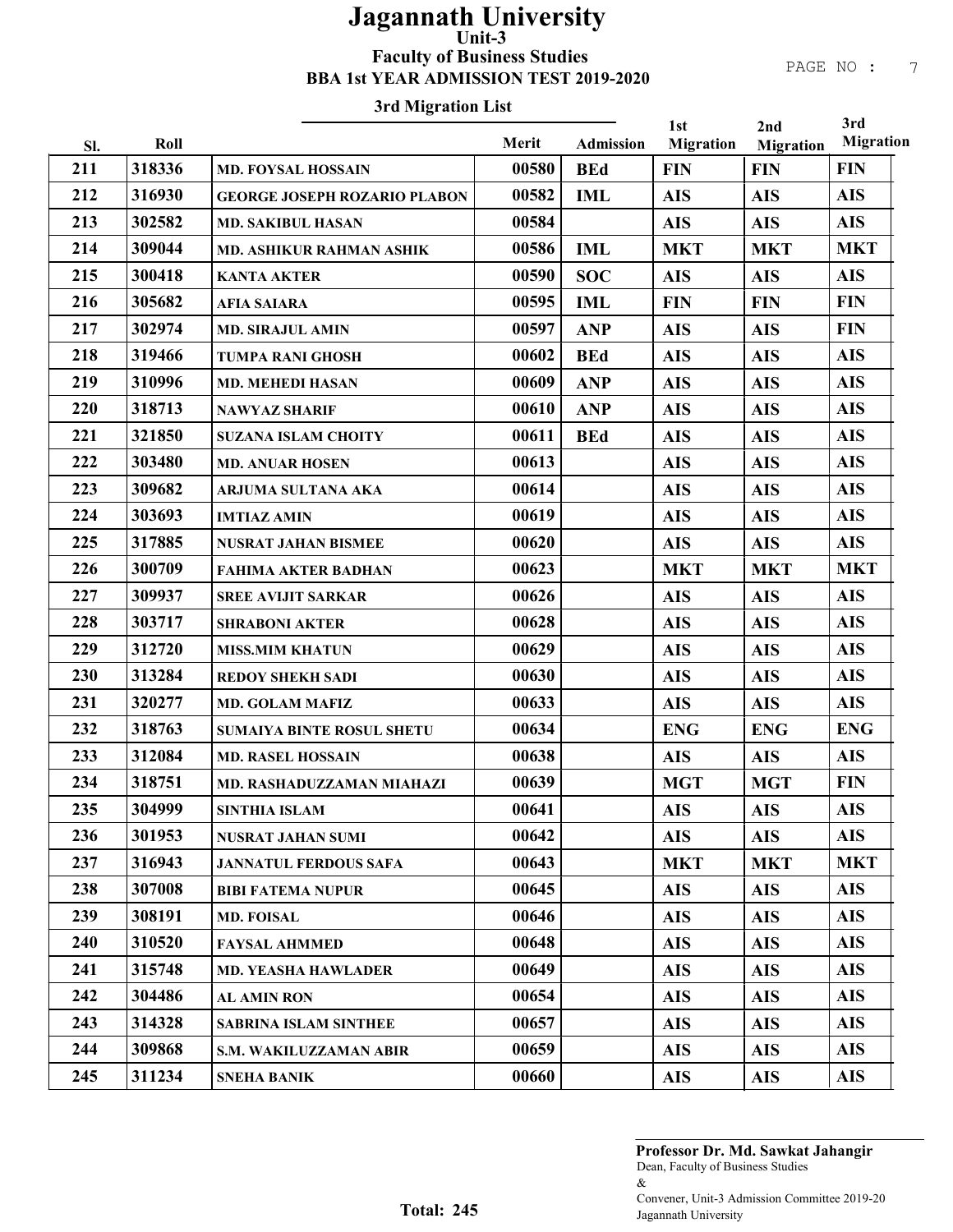### 3rd Migration List

| Sl. | Roll   | n a migi auon mat              | Merit | <b>Admission</b> | 1st<br><b>Migration</b> | 2nd<br><b>Migration</b> | 3rd<br><b>Migration</b> |
|-----|--------|--------------------------------|-------|------------------|-------------------------|-------------------------|-------------------------|
| 246 | 312224 | <b>JANNATUL FERDOUS</b>        | 00661 |                  | <b>AIS</b>              | <b>AIS</b>              | <b>AIS</b>              |
| 247 | 307223 | <b>MOJAMMEL HOSSAIN</b>        | 00663 |                  | <b>AIS</b>              | <b>AIS</b>              | <b>AIS</b>              |
| 248 | 321421 | <b>MD. TARIQUL ISLAM</b>       | 00664 |                  | <b>MGT</b>              | <b>MGT</b>              | <b>MGT</b>              |
| 249 | 310950 | <b>MD. MONIR HOSSAIN MUNNA</b> | 00668 |                  | <b>MGT</b>              | <b>AIS</b>              | <b>AIS</b>              |
| 250 | 306916 | <b>SUMAIYA AKTER MIM</b>       | 00671 |                  | <b>MKT</b>              | <b>AIS</b>              | <b>AIS</b>              |
| 251 | 318466 | <b>TOPURERNESA</b>             | 00675 |                  | <b>MGT</b>              | <b>AIS</b>              | <b>AIS</b>              |
| 252 | 319700 | SHAIKH AIRYN NAHAR ANIKA       | 00676 |                  | <b>MGT</b>              | <b>AIS</b>              | <b>AIS</b>              |
| 253 | 322586 | <b>MD. FAYSAL AHMED SHEHAB</b> | 00677 |                  | <b>ECO</b>              | <b>AIS</b>              | <b>AIS</b>              |
| 254 | 300634 | <b>RABEYA SULTANA</b>          | 00679 |                  | <b>ENG</b>              | <b>ENG</b>              | <b>ENG</b>              |
| 255 | 318326 | <b>RAKIB MIAH</b>              | 00682 |                  | <b>MGT</b>              | <b>AIS</b>              | <b>AIS</b>              |
| 256 | 302124 | MD. JAMSHED IBN RAHMAN         | 00684 |                  | <b>ECO</b>              | <b>AIS</b>              | <b>AIS</b>              |
| 257 | 302833 | <b>MAHABUBA AKTER NIZUM</b>    | 00686 |                  | <b>MKT</b>              | <b>AIS</b>              | <b>AIS</b>              |
| 258 | 320415 | <b>ANKON SAHA</b>              | 00690 |                  | <b>MKT</b>              | <b>AIS</b>              | <b>AIS</b>              |
| 259 | 308117 | <b>SOLMAN HOSSAN DEHAN</b>     | 00695 |                  | <b>ENG</b>              | <b>AIS</b>              | <b>AIS</b>              |
| 260 | 317571 | <b>HAMIM IBNE BASHAR</b>       | 00697 |                  | <b>MGT</b>              | <b>AIS</b>              | <b>AIS</b>              |
| 261 | 316971 | <b>HRITTIKA SAHA</b>           | 00699 |                  | <b>MGT</b>              | <b>AIS</b>              | <b>AIS</b>              |
| 262 | 316713 | <b>RESHMEE AKTER</b>           | 00702 |                  | <b>MKT</b>              | <b>MKT</b>              | <b>MKT</b>              |
| 263 | 303771 | <b>UMME AYMAN</b>              | 00703 |                  | <b>MKT</b>              | <b>MKT</b>              | <b>MKT</b>              |
| 264 | 311108 | <b>ABDUL GONI</b>              | 00704 |                  | <b>MGT</b>              | <b>MGT</b>              | <b>MGT</b>              |
| 265 | 319262 | <b>MD. JUBAYAR MAHMUD</b>      | 00705 |                  | <b>MGT</b>              | <b>AIS</b>              | <b>AIS</b>              |
| 266 | 302187 | MAKSUDUL HASAN ARAFAT          | 00706 |                  | <b>MGT</b>              | <b>AIS</b>              | <b>AIS</b>              |
| 267 | 309980 | <b>SYLIA D'ROZARIO</b>         | 00709 |                  | <b>MGT</b>              | <b>MGT</b>              | <b>MGT</b>              |
| 268 | 309072 | <b>MAHMUDA ISLAM</b>           | 00711 |                  | <b>MGT</b>              | <b>AIS</b>              | <b>AIS</b>              |
| 269 | 314364 | <b>MD. TAMIM REZA UDDYAN</b>   | 00712 |                  | <b>MKT</b>              | <b>MKT</b>              | <b>MKT</b>              |
| 270 | 318571 | <b>BINITA BAROI</b>            | 00713 |                  | <b>MGT</b>              | <b>AIS</b>              | <b>AIS</b>              |
| 271 | 313855 | <b>MD. LUTFOR RAHMAN</b>       | 00715 |                  | <b>ENG</b>              | <b>ENG</b>              | <b>ENG</b>              |
| 272 | 306026 | <b>MD. FOZLE RABBI</b>         | 00717 |                  | <b>MKT</b>              | <b>MKT</b>              | <b>MKT</b>              |
| 273 | 307123 | <b>MD. SHARIFUL HUDA</b>       | 00718 |                  | <b>MGT</b>              | <b>AIS</b>              | <b>AIS</b>              |
| 274 | 315320 | <b>MD.NAYMUL HASAN</b>         | 00719 |                  | <b>MKT</b>              | <b>MKT</b>              | <b>MKT</b>              |
| 275 | 318573 | <b>OMAR FARUK</b>              | 00720 |                  | <b>MGT</b>              | <b>AIS</b>              | <b>AIS</b>              |
| 276 | 307601 | <b>LAMIA ISLAM</b>             | 00722 |                  | <b>LAW</b>              | <b>AIS</b>              | <b>AIS</b>              |
| 277 | 304449 | <b>AMIT HASAN</b>              | 00724 |                  | <b>MGT</b>              | <b>AIS</b>              | <b>AIS</b>              |
| 278 | 317336 | <b>MD. OBAIDUL ISLAM</b>       | 00725 |                  | <b>MKT</b>              | <b>MKT</b>              | <b>AIS</b>              |
| 279 | 308772 | <b>NODIA AKTER</b>             | 00726 |                  | <b>MGT</b>              | <b>MGT</b>              | <b>AIS</b>              |
| 280 | 310980 | <b>MD.RASHED</b>               | 00727 |                  | <b>MGT</b>              | <b>MGT</b>              | <b>AIS</b>              |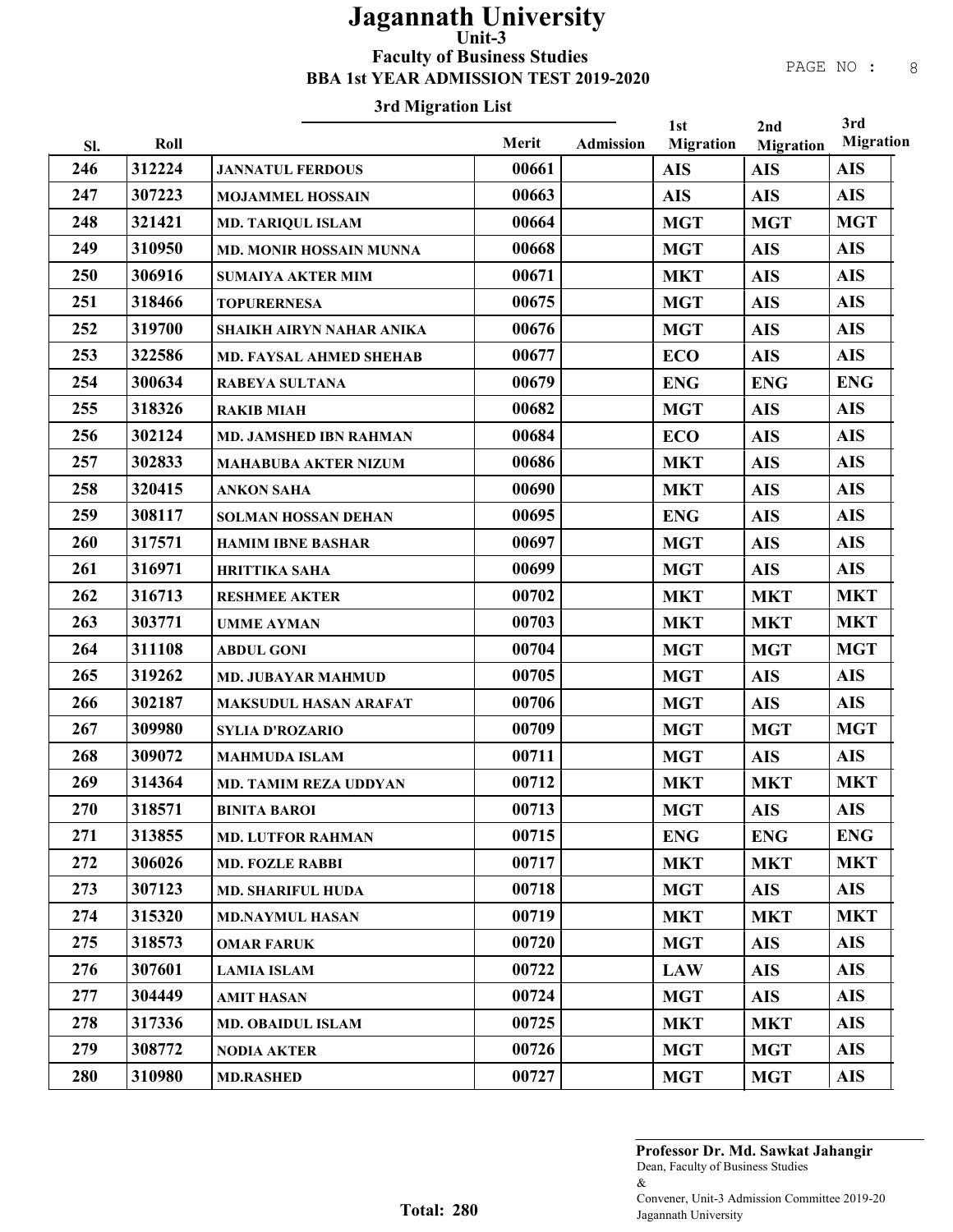## 3rd Migration List

|     |        |                               |       |                  | 1st              | 2nd              | 3rd              |
|-----|--------|-------------------------------|-------|------------------|------------------|------------------|------------------|
| Sl. | Roll   |                               | Merit | <b>Admission</b> | <b>Migration</b> | <b>Migration</b> | <b>Migration</b> |
| 281 | 300105 | <b>ISRAT JAHAN EVA</b>        | 00729 |                  | <b>MGT</b>       | <b>MGT</b>       | <b>MGT</b>       |
| 282 | 315340 | <b>FARZANA JAHAN ANY</b>      | 00730 |                  | <b>MKT</b>       | <b>MKT</b>       | <b>MKT</b>       |
| 283 | 316004 | <b>IMTIAZ PABEL LIMON</b>     | 00731 |                  | <b>MKT</b>       | <b>MKT</b>       | <b>MKT</b>       |
| 284 | 314668 | <b>ABEDA SULTANA NILA</b>     | 00732 |                  | <b>MGT</b>       | <b>MGT</b>       | <b>MGT</b>       |
| 285 | 318377 | <b>MD. SAFAYET HOSSAIN</b>    | 00733 |                  | <b>MGT</b>       | <b>MGT</b>       | <b>MGT</b>       |
| 286 | 308907 | <b>ZAHID HASAN</b>            | 00734 |                  | <b>MGT</b>       | <b>MGT</b>       | <b>MGT</b>       |
| 287 | 314264 | <b>RAJON HOSEN</b>            | 00735 |                  | <b>MGT</b>       | <b>MGT</b>       | <b>MGT</b>       |
| 288 | 303162 | <b>JOBAYER HOSSAIN</b>        | 00736 |                  | <b>MKT</b>       | <b>MKT</b>       | <b>MKT</b>       |
| 289 | 308292 | <b>TANJILA AKTER</b>          | 00737 |                  | <b>ECO</b>       | <b>ECO</b>       | <b>ECO</b>       |
| 290 | 319399 | <b>MD. TOUHID HASAN</b>       | 00739 |                  | <b>BAN</b>       | <b>BAN</b>       | <b>BAN</b>       |
| 291 | 320483 | <b>KOLI KHAN</b>              | 00740 |                  | <b>MGT</b>       | <b>MGT</b>       | <b>MGT</b>       |
| 292 | 307852 | <b>KANIZ FATEMA ERIN</b>      | 00748 |                  | <b>MKT</b>       | <b>MKT</b>       | <b>MKT</b>       |
| 293 | 314275 | <b>SANJIDA AKTER NUPUR</b>    | 00755 |                  | <b>MGT</b>       | <b>MGT</b>       | <b>MGT</b>       |
| 294 | 301695 | <b>MD. AL-AMIN SARDER</b>     | 00760 |                  | <b>MGT</b>       | <b>MGT</b>       | <b>MGT</b>       |
| 295 | 301717 | <b>MD.MEHEDI HASSAN</b>       | 00761 |                  | <b>MGT</b>       | <b>MGT</b>       | <b>MGT</b>       |
| 296 | 312189 | <b>FARZANA NASRIN MUKTA</b>   | 00762 |                  | <b>MKT</b>       | <b>MKT</b>       | <b>MKT</b>       |
| 297 | 303625 | <b>MD.MAHMODUL HASAN EMON</b> | 00764 |                  | <b>MGT</b>       | <b>MGT</b>       | <b>MGT</b>       |
| 298 | 304053 | <b>SRISTY SAHA</b>            | 00765 |                  | <b>MKT</b>       | <b>MKT</b>       | <b>MKT</b>       |
| 299 | 305645 | <b>SANJIDA SALWA</b>          | 00766 |                  | <b>MGT</b>       | <b>MGT</b>       | <b>MGT</b>       |
| 300 | 307143 | <b>MD. KAYAM AHMED RONY</b>   | 00768 |                  | <b>MGT</b>       | <b>MGT</b>       | <b>MGT</b>       |
| 301 | 307603 | YASIN ARAFAT                  | 00770 |                  | <b>MKT</b>       | <b>MKT</b>       | <b>MKT</b>       |
| 302 | 304493 | <b>ROBIUL HASAN</b>           | 00771 |                  | <b>MKT</b>       | <b>MKT</b>       | <b>MKT</b>       |
| 303 | 305297 | <b>MD. RAIHAN</b>             | 00772 |                  | <b>MGT</b>       | <b>MGT</b>       | <b>MGT</b>       |
| 304 | 306310 | <b>MD. SUJAT MIR</b>          | 00773 |                  | <b>MGT</b>       | <b>MGT</b>       | <b>MGT</b>       |
| 305 | 322057 | <b>JANNATUL ARA JASMIN</b>    | 00774 |                  | <b>MGT</b>       | <b>MGT</b>       | <b>MGT</b>       |
| 306 | 309803 | <b>FARJANA</b>                | 00775 |                  | <b>MGT</b>       | <b>MGT</b>       | <b>MGT</b>       |
| 307 | 316158 | <b>SAMSUL ARAFIN</b>          | 00777 |                  | <b>MGT</b>       | <b>MGT</b>       | <b>MGT</b>       |
| 308 | 314488 | <b>MD. IMRAN</b>              | 00778 |                  | <b>MGT</b>       | <b>MGT</b>       | <b>MGT</b>       |
| 309 | 316500 | <b>MD. RASHED HOSSAIN</b>     | 00779 |                  | <b>MGT</b>       | <b>MGT</b>       | <b>MGT</b>       |
| 310 | 314728 | TONMOY KUMAR PAUL             | 00780 |                  | <b>MGT</b>       | <b>MGT</b>       | <b>MGT</b>       |
| 311 | 308223 | <b>SRABANTY BANIK</b>         | 00782 |                  | <b>MGT</b>       | <b>MGT</b>       | <b>MGT</b>       |
| 312 | 307599 | <b>MD. TAMIM HASAN</b>        | 00783 |                  | <b>MGT</b>       | <b>MGT</b>       | <b>MGT</b>       |
| 313 | 321149 | <b>NIPA AKTER</b>             | 00784 |                  | <b>MGT</b>       | <b>MGT</b>       | <b>MGT</b>       |
| 314 | 320511 | MD. RAHAMOT ALI               | 00785 |                  | <b>LAW</b>       | <b>LAW</b>       | <b>LAW</b>       |
| 315 | 309017 | <b>SHARNALI AKTER</b>         | 00786 |                  | <b>MKT</b>       | <b>ENG</b>       | <b>ENG</b>       |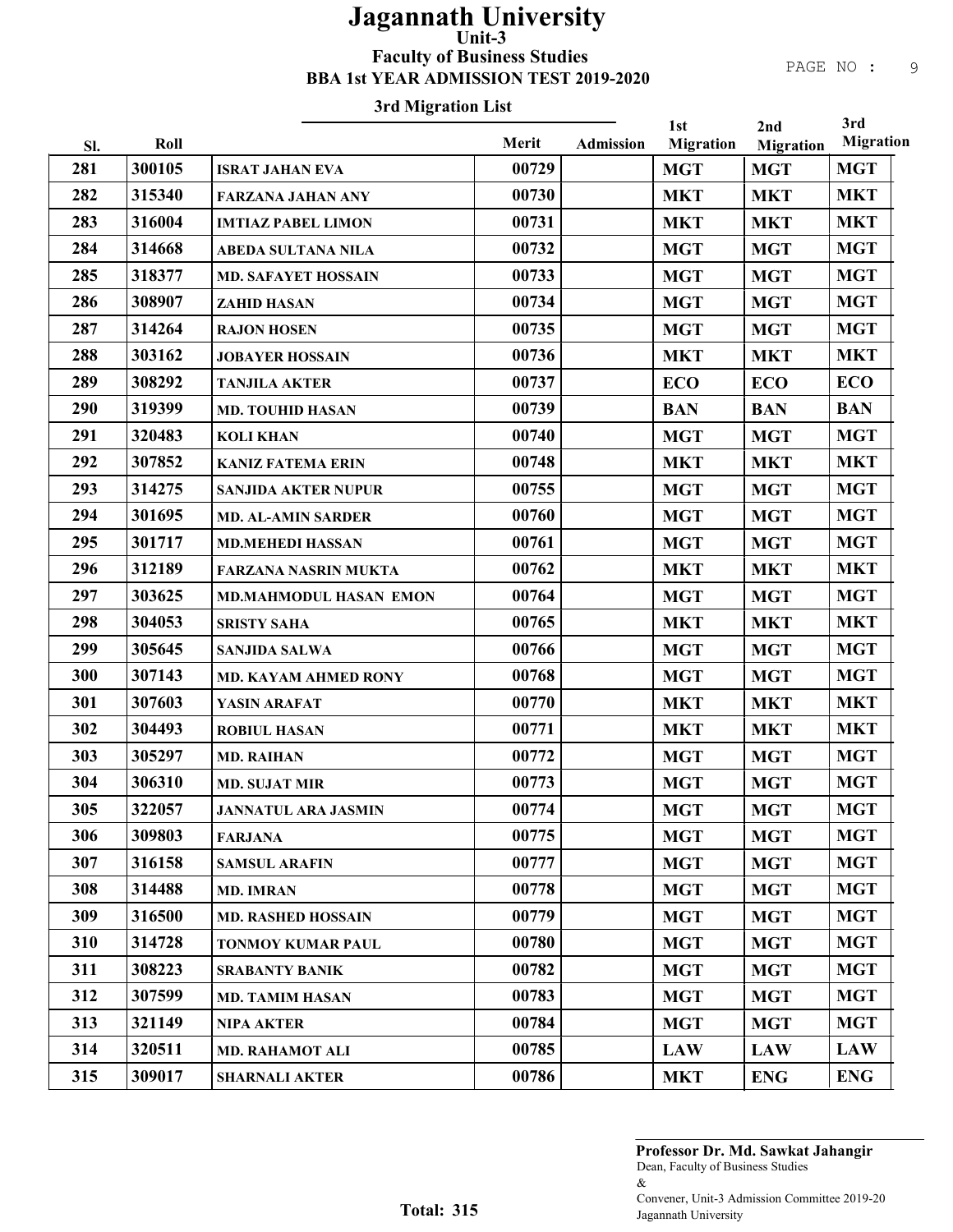#### 3rd Migration List

|     |        |                                   |       | 3rd<br>1st<br>2nd |                  |                  |                  |  |
|-----|--------|-----------------------------------|-------|-------------------|------------------|------------------|------------------|--|
| Sl. | Roll   |                                   | Merit | <b>Admission</b>  | <b>Migration</b> | <b>Migration</b> | <b>Migration</b> |  |
| 316 | 301056 | <b>MEHERUN SULTANA</b>            | 00788 |                   | <b>MGT</b>       | <b>MGT</b>       | <b>MGT</b>       |  |
| 317 | 302245 | <b>KHALID HASAN HIMEL</b>         | 00790 |                   | <b>MGT</b>       | <b>MGT</b>       | <b>MGT</b>       |  |
| 318 | 309719 | <b>URMY ARA SATHI</b>             | 00791 |                   | <b>MGT</b>       | <b>ECO</b>       | <b>ECO</b>       |  |
| 319 | 301662 | <b>LIZA AKTER</b>                 | 00792 |                   | <b>MGT</b>       | <b>MGT</b>       | <b>MGT</b>       |  |
| 320 | 315661 | <b>MAHMUDA AKTER</b>              | 00793 |                   | <b>MGT</b>       | <b>MGT</b>       | <b>MGT</b>       |  |
| 321 | 304788 | <b>MARIA SULTANA LUBNA</b>        | 00794 |                   | <b>MKT</b>       | <b>MKT</b>       | <b>MKT</b>       |  |
| 322 | 306362 | <b>MD. ADNAN HOSSAIN ALVE</b>     | 00795 |                   | <b>MGT</b>       | <b>MGT</b>       | <b>MGT</b>       |  |
| 323 | 319680 | <b>SHARMIN AKTER SHILA</b>        | 00796 |                   | <b>MGT</b>       | <b>MGT</b>       | <b>MGT</b>       |  |
| 324 | 312303 | <b>TAHMID ISLAM</b>               | 00797 |                   | <b>MGT</b>       | <b>MGT</b>       | <b>MGT</b>       |  |
| 325 | 304947 | REDWANUL ALAM RAYAN               | 00798 |                   | <b>MGT</b>       | <b>MGT</b>       | <b>MGT</b>       |  |
| 326 | 316083 | <b>MD. AL HOSSAIN</b>             | 00800 |                   | <b>MKT</b>       | <b>MKT</b>       | <b>MKT</b>       |  |
| 327 | 308670 | MD. RUMAN UDDIN SHAWON            | 00801 |                   | <b>MGT</b>       | <b>MGT</b>       | <b>MGT</b>       |  |
| 328 | 300484 | <b>MASRURA SINHA</b>              | 00805 |                   | <b>MGT</b>       | <b>ENG</b>       | <b>ENG</b>       |  |
| 329 | 313055 | MD. SAJEDUL EKABBER SOHAN         | 00806 |                   | <b>MKT</b>       | <b>MKT</b>       | <b>MKT</b>       |  |
| 330 | 303417 | <b>TANIA AKTER</b>                | 00811 |                   | <b>MGT</b>       | <b>MGT</b>       | <b>MGT</b>       |  |
| 331 | 310081 | <b>FARUQUE HOSSAIN</b>            | 00813 |                   | <b>MGT</b>       | <b>MGT</b>       | <b>MGT</b>       |  |
| 332 | 306637 | <b>MST. JANNAT</b>                | 00814 |                   | <b>MKT</b>       | <b>MKT</b>       | <b>MKT</b>       |  |
| 333 | 317828 | <b>SHOMON GAZI</b>                | 00815 |                   | <b>MGT</b>       | <b>MGT</b>       | <b>MGT</b>       |  |
| 334 | 318827 | <b>FAHMIDA JAHAN SHARNA</b>       | 00816 |                   | <b>MKT</b>       | <b>MKT</b>       | <b>MKT</b>       |  |
| 335 | 320002 | <b>RIDOY HASAN</b>                | 00817 |                   | <b>MKT</b>       | <b>MKT</b>       | <b>MKT</b>       |  |
| 336 | 307319 | PRITY MOY TRIPURA                 | 00818 |                   | <b>MKT</b>       | <b>MKT</b>       | <b>MKT</b>       |  |
| 337 | 316650 | <b>SHISHIR MOLLAH</b>             | 00819 |                   | <b>MKT</b>       | <b>MKT</b>       | <b>MKT</b>       |  |
| 338 | 321231 | <b>MD. SOHAG MONDAL</b>           | 00821 |                   | <b>MKT</b>       | <b>MKT</b>       | <b>MKT</b>       |  |
| 339 | 300457 | <b>JANNATUL FERDHOUS SIDDIQUI</b> | 00822 |                   | <b>MKT</b>       | <b>MKT</b>       | <b>MKT</b>       |  |
| 340 | 300499 | <b>BULBUL AHMED</b>               | 00823 |                   | <b>MKT</b>       | <b>MKT</b>       | <b>MKT</b>       |  |

Dean, Faculty of Business Studies & Convener, Unit-3 Admission Committee 2019-20 Jagannath University Professor Dr. Md. Sawkat Jahangir

341 | 304919 | JOYNUL ABEDIN | 00826 | MGT | MGT | MGT 342 | 308488 | LAMIA AKTER LIMO | 00831 | MGT | MGT | MGT 343 310114 RAUDRA DUTTA 00832 MGT MGT MGT 344 | 305027 | TAMANNA AKTER | 00841 | LAW | LAW | LAW 345 316705 KANIJ FATEMA | 00844 MGT ECO ECO 346 | 310101 | MD. ABDUL HAKIM | 00845 | MKT | MKT | MKT 347 | 301031 | SULTANA AKTER | 00846 | MGT | MGT | MGT 348 309031 HAFIZA AFROZE SUKONNA 00847 MKT MKT MKT 349 306473 SABIKUN NAHAR ASHA 00848 MGT MGT MGT 350 305783 RIFA TAMANNA 100850 00850 MGT MGT MGT MGT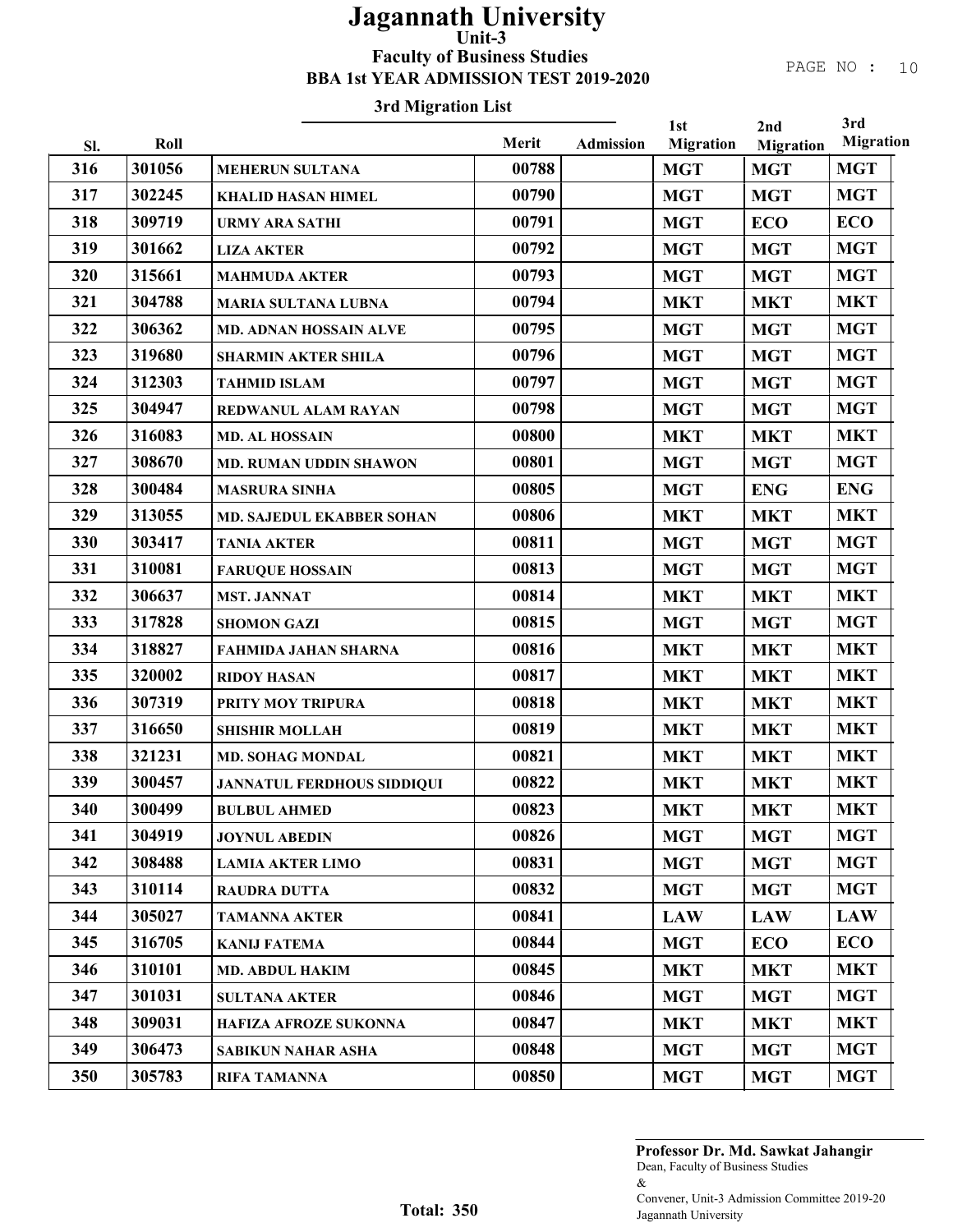# 3rd Migration List

|            |                |                                   | Merit |                  | 1st                            | 2nd                            | 3rd<br><b>Migration</b> |
|------------|----------------|-----------------------------------|-------|------------------|--------------------------------|--------------------------------|-------------------------|
| Sl.<br>351 | Roll<br>322489 |                                   | 00851 | <b>Admission</b> | <b>Migration</b><br><b>MGT</b> | <b>Migration</b><br><b>MGT</b> | <b>MGT</b>              |
| 352        | 314298         | <b>ISHRAT JAHAN SADIA</b>         | 00854 |                  |                                |                                | <b>MKT</b>              |
|            | 308234         | <b>RABAYA AKTER AKHI</b>          | 00855 |                  | <b>MKT</b>                     | <b>MKT</b>                     | <b>MGT</b>              |
| 353        |                | <b>KHALED SEIFULLAHA</b>          |       |                  | <b>MGT</b>                     | <b>MGT</b>                     |                         |
| 354        | 306151         | <b>MD. JAHID HOSSAIN</b>          | 00857 |                  | <b>MGT</b>                     | <b>MGT</b>                     | <b>MGT</b>              |
| 355        | 309357         | <b>MD. RIAD HOSSAIN</b>           | 00858 |                  | <b>LAW</b>                     | <b>LAW</b>                     | <b>LAW</b>              |
| 356        | 309893         | <b>FAHMIA YASMIN ORPA</b>         | 00859 |                  | <b>MKT</b>                     | <b>MKT</b>                     | <b>MKT</b>              |
| 357        | 316575         | MD. KAWSAR ALI MONDAL             | 00861 |                  | <b>MKT</b>                     | <b>MKT</b>                     | <b>MKT</b>              |
| 358        | 309066         | <b>ANTOR HOSSAIN MOLLA</b>        | 00862 |                  | <b>MGT</b>                     | <b>ENG</b>                     | <b>ENG</b>              |
| 359        | 300951         | <b>MD.MUSFIQUR RAHAMAN</b>        | 00863 |                  | <b>MGT</b>                     | <b>ENG</b>                     | <b>ENG</b>              |
| 360        | 319359         | <b>AFSANA OBAYED</b>              | 00864 |                  | <b>MGT</b>                     | <b>MGT</b>                     | <b>MGT</b>              |
| 361        | 316213         | <b>SHARME DEY</b>                 | 00865 |                  | <b>MGT</b>                     | <b>MGT</b>                     | <b>MGT</b>              |
| 362        | 301101         | <b>AZIZUL MIR</b>                 | 00869 |                  | <b>MKT</b>                     | <b>MKT</b>                     | <b>MKT</b>              |
| 363        | 311907         | <b>MD. ISMAIL HOSSAIN SHAH</b>    | 00870 |                  | <b>MGT</b>                     | <b>MGT</b>                     | <b>MGT</b>              |
| 364        | 320481         | <b>SHAH PORAN</b>                 | 00871 |                  | <b>MGT</b>                     | <b>MGT</b>                     | <b>MGT</b>              |
| 365        | 315892         | <b>MD. IRFAN ISMAEEL</b>          | 00873 |                  | <b>MGT</b>                     | <b>MGT</b>                     | <b>MGT</b>              |
| 366        | 320821         | <b>ISRAT JAHAN RASHMA</b>         | 00876 |                  | <b>MKT</b>                     | <b>MKT</b>                     | <b>MKT</b>              |
| 367        | 306233         | <b>AZAD</b>                       | 00877 |                  | PAd                            | <b>MGT</b>                     | <b>MGT</b>              |
| 368        | 320750         | <b>FARIHA TASNIM</b>              | 00878 |                  | <b>LAW</b>                     | <b>LAW</b>                     | <b>LAW</b>              |
| 369        | 309204         | <b>TANVIR AHMED</b>               | 00879 |                  | <b>MKT</b>                     | <b>MGT</b>                     | <b>MGT</b>              |
| 370        | 315500         | <b>MD. MASUDUR RAHMAN</b>         | 00881 |                  | <b>MKT</b>                     | <b>MGT</b>                     | <b>MGT</b>              |
| 371        | 322251         | <b>MD. MOSTAFIJAR RAHMAN</b>      | 00883 |                  | <b>LAW</b>                     | <b>LAW</b>                     | <b>LAW</b>              |
| 372        | 309647         | <b>MONIRA PARVIN MOUSHI</b>       | 00885 |                  | <b>LAW</b>                     | <b>LAW</b>                     | <b>LAW</b>              |
| 373        | 306692         | <b>SADIA KAWSER SUCHI</b>         | 00886 |                  | <b>MKT</b>                     | <b>MGT</b>                     | <b>MGT</b>              |
| 374        | 306430         | <b>MD.RAKIBUL ISLAM</b>           | 00887 |                  | <b>MKT</b>                     | <b>MKT</b>                     | <b>MKT</b>              |
| 375        | 313536         | <b>RAHUL ISLAM</b>                | 00892 |                  | <b>MKT</b>                     | <b>MGT</b>                     | <b>MGT</b>              |
| 376        | 308761         | <b>MD. RIFAT SAFAYET ULLAH</b>    | 00893 |                  | <b>MKT</b>                     | <b>MGT</b>                     | <b>MGT</b>              |
| 377        | 303896         | <b>MD. MILON HOSSAIN</b>          | 00894 |                  | <b>MKT</b>                     | <b>MGT</b>                     | <b>MGT</b>              |
| 378        | 309706         | <b>MD.MAIN UDDIN</b>              | 00896 |                  | <b>LAW</b>                     | <b>LAW</b>                     | <b>LAW</b>              |
| 379        | 307000         | <b>NAVILA AKHTER</b>              | 00897 |                  | <b>MKT</b>                     | <b>MKT</b>                     | <b>MKT</b>              |
| 380        | 312788         | <b>AOYON KUNDU</b>                | 00898 |                  | <b>LAW</b>                     | <b>LAW</b>                     | <b>LAW</b>              |
| 381        | 311270         | <b>MOST. HUMAYRA KHANUM SHILA</b> | 00899 |                  | <b>MCJ</b>                     | <b>MGT</b>                     | <b>MGT</b>              |
| 382        | 309650         | <b>MD. NIROB HOSSAIN</b>          | 00900 |                  | <b>MCJ</b>                     | <b>LAW</b>                     | <b>LAW</b>              |
| 383        | 304156         | <b>CHOYA TALUKDAR</b>             | 00901 |                  | PAd                            | PAd                            | PAd                     |
| 384        | 307961         | <b>RABIUL ISLAM</b>               | 00902 |                  | <b>BAN</b>                     | <b>MGT</b>                     | <b>MGT</b>              |
| 385        | 319353         | MD. SIFAT                         | 00904 |                  | PAd                            | <b>MGT</b>                     | <b>MGT</b>              |
|            |                |                                   |       |                  |                                |                                |                         |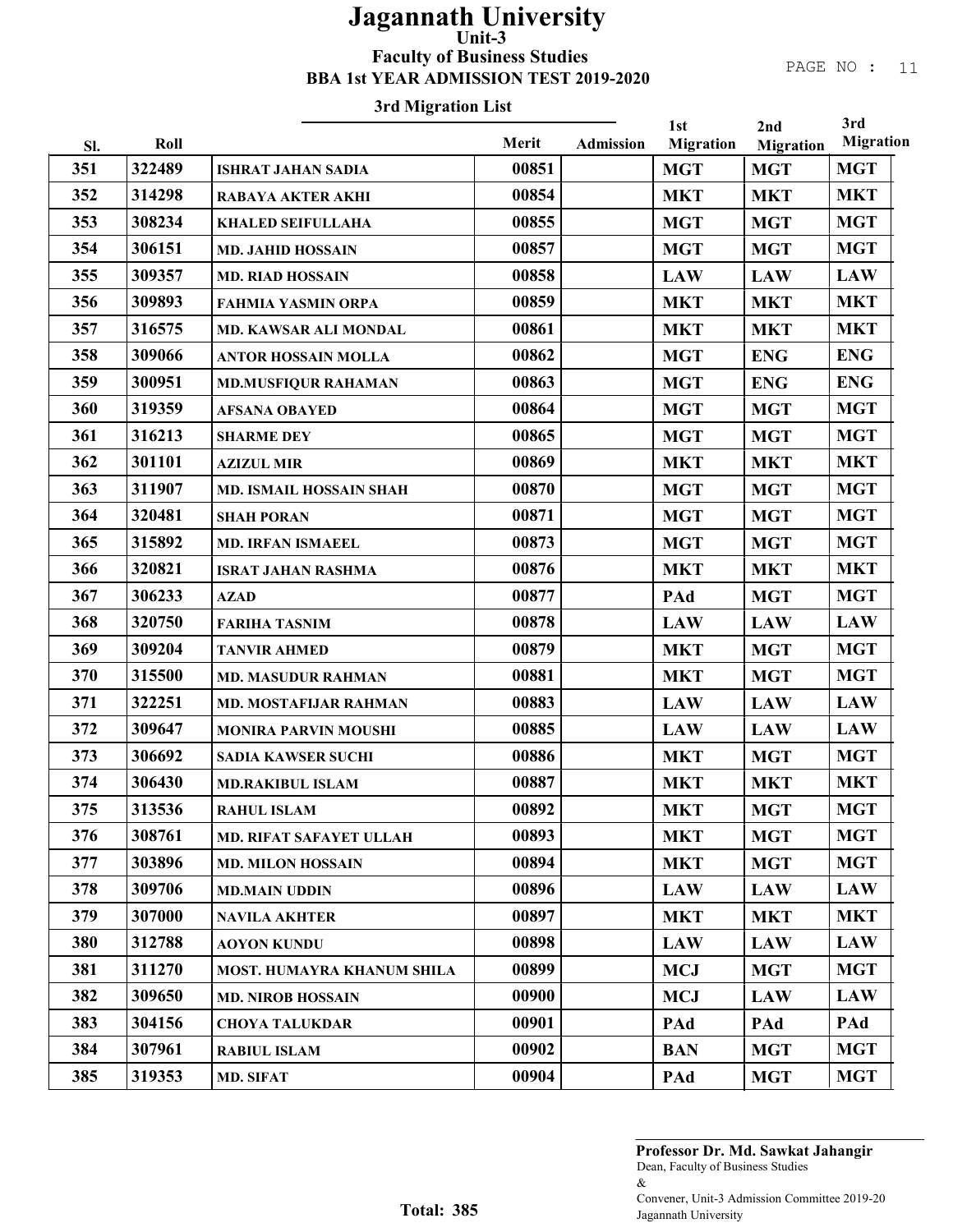#### 3rd Migration List

|     |        |                                     |       |                  | 1st              | 2nd              | 3rd              |
|-----|--------|-------------------------------------|-------|------------------|------------------|------------------|------------------|
| SI. | Roll   |                                     | Merit | <b>Admission</b> | <b>Migration</b> | <b>Migration</b> | <b>Migration</b> |
| 386 | 310629 | MD. ABDULLAH AL NAFIZ               | 00906 |                  | PAd              | <b>MGT</b>       | <b>MGT</b>       |
| 387 | 303753 | <b>MD. SAIFUL ISLAM SHAMAL</b>      | 00907 |                  | <b>BAN</b>       | <b>MGT</b>       | <b>MGT</b>       |
| 388 | 316725 | <b>MAMDADUL ISLAM</b>               | 00908 |                  | <b>BAN</b>       | <b>MGT</b>       | <b>MGT</b>       |
| 389 | 308828 | <b>MONIKA AKTER</b>                 | 00909 |                  | <b>MCJ</b>       | <b>MGT</b>       | <b>MGT</b>       |
| 390 | 309982 | <b>FARIAH TAHSINA SALIM SNIGDHA</b> | 00910 |                  | <b>BAN</b>       | <b>MGT</b>       | <b>MGT</b>       |
| 391 | 313565 | <b>SADIA ISLAM RATNA</b>            | 00911 |                  | <b>POS</b>       | <b>MGT</b>       | <b>MGT</b>       |
| 392 | 303959 | <b>JANNATUL FARDAUS HAPPY</b>       | 00912 |                  | <b>BAN</b>       | <b>ENG</b>       | <b>ENG</b>       |
| 393 | 321558 | MD.SALAUDDIN HOSSAIN EMON           | 00915 |                  | <b>MCJ</b>       | <b>MKT</b>       | <b>MKT</b>       |
| 394 | 307364 | <b>MOUMITA IRIEN</b>                | 00916 |                  | <b>BAN</b>       | <b>MGT</b>       | <b>MGT</b>       |
| 395 | 302649 | <b>MEHEDI HASAN</b>                 | 00921 |                  | <b>MCJ</b>       | <b>MKT</b>       | <b>MKT</b>       |
| 396 | 321389 | <b>FARIA AKTER EVA</b>              | 00923 |                  | PAd              | <b>MKT</b>       | <b>MKT</b>       |
| 397 | 306105 | <b>SADIA ISLAM TORY</b>             | 00925 |                  | PAd              | <b>MGT</b>       | <b>MGT</b>       |
| 398 | 302537 | <b>MALIHA AFRIN LAMIA</b>           | 00929 |                  | <b>LAN</b>       | <b>LAN</b>       | <b>LAN</b>       |
| 399 | 310715 | <b>GOLAM RAHMAN</b>                 | 00930 |                  | <b>POS</b>       | <b>MGT</b>       | <b>MGT</b>       |
| 400 | 316528 | <b>ANIKA SULTANA</b>                | 00932 |                  | <b>IML</b>       | <b>MGT</b>       | <b>MGT</b>       |
| 401 | 311328 | <b>TAIABUR RAHMAN</b>               | 00934 |                  | <b>MCJ</b>       | <b>MGT</b>       | <b>MGT</b>       |
| 402 | 311566 | <b>MST. RAISA ISLAM</b>             | 00935 |                  | <b>LAN</b>       | <b>MKT</b>       | <b>MKT</b>       |
| 403 | 306022 | <b>MD. ABU SAYED</b>                | 00938 |                  | <b>IML</b>       | <b>MGT</b>       | <b>MGT</b>       |
| 404 | 316270 | A.B.M. ISHMAM BHUIYAN               | 00940 |                  | PAd              | <b>MGT</b>       | <b>MGT</b>       |
| 405 | 316398 | MD. IMAM MEHEDI HOSSAIN             | 00941 |                  | PAd              | <b>MKT</b>       | <b>MKT</b>       |
| 406 | 308015 | <b>MD.SHUVO</b>                     | 00947 |                  | <b>POS</b>       | <b>MGT</b>       | <b>MGT</b>       |
| 407 | 303747 | <b>MONAJ KANTI DAS</b>              | 00949 |                  | <b>LAN</b>       | <b>MGT</b>       | <b>MGT</b>       |
| 408 | 321408 | <b>NAZNIN AKTHER DIBA</b>           | 00950 |                  | <b>POS</b>       | <b>POS</b>       | <b>POS</b>       |
| 409 | 315970 | <b>AMENA AKTHER RUPA</b>            | 00951 |                  | <b>LAN</b>       | <b>MGT</b>       | <b>MGT</b>       |
| 410 | 315639 | <b>TANDRA GHOSH</b>                 | 00952 |                  | <b>LAN</b>       | <b>MGT</b>       | <b>MGT</b>       |
| 411 | 306258 | <b>LIPY RANI BORMON</b>             | 00953 |                  | <b>LAN</b>       | <b>MKT</b>       | <b>MKT</b>       |
| 412 | 307998 | <b>SAYAD JONAYET HOSSAIN</b>        | 00954 |                  | <b>LAN</b>       | <b>MKT</b>       | <b>MKT</b>       |
| 413 | 311235 | <b>UMME HANI</b>                    | 00956 |                  | <b>BEd</b>       | <b>BEd</b>       | <b>BEd</b>       |
| 414 | 316759 | <b>ABIDA SULTANA</b>                | 00959 |                  | <b>SW</b>        | <b>MGT</b>       | <b>MGT</b>       |
| 415 | 306395 | <b>MST. KHADIJA AKTER MIM</b>       | 00963 |                  | <b>SW</b>        | <b>MKT</b>       | <b>MKT</b>       |
| 416 | 303238 | <b>MD. MILON SARKER</b>             | 00966 |                  | <b>BEd</b>       | <b>MGT</b>       | <b>MGT</b>       |
| 417 | 322009 | <b>CHONDA RANI SHORKER</b>          | 00968 |                  |                  | <b>MGT</b>       | <b>MGT</b>       |
| 418 | 313089 | <b>MAHAMUDUR RAHMAN NAJID</b>       | 00971 |                  | <b>SW</b>        | <b>MKT</b>       | <b>MKT</b>       |
| 419 | 309346 | <b>NIMUL ISLAM</b>                  | 00972 |                  | <b>IML</b>       | <b>MKT</b>       | <b>MKT</b>       |
| 420 | 306290 | <b>NAZMUL HAQUE</b>                 | 00974 |                  | <b>IML</b>       | <b>MGT</b>       | <b>MGT</b>       |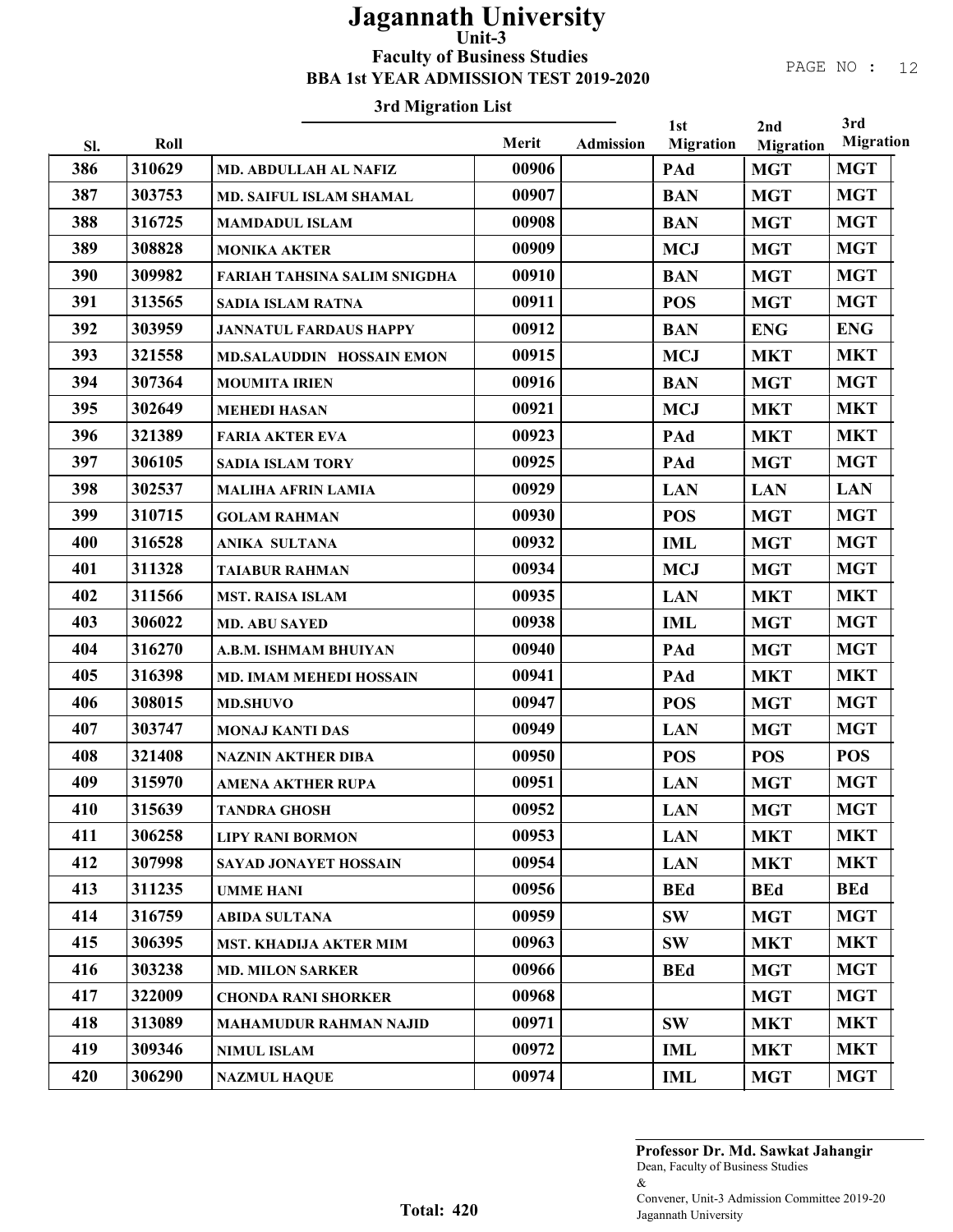# 3rd Migration List

|            |        |                              |                |                  | 1st              | 2nd              | 3rd<br><b>Migration</b> |
|------------|--------|------------------------------|----------------|------------------|------------------|------------------|-------------------------|
| Sl.<br>421 | Roll   |                              | Merit<br>00977 | <b>Admission</b> | <b>Migration</b> | <b>Migration</b> |                         |
|            | 301715 | <b>TARIK AHAMED</b>          |                |                  | <b>BEd</b>       | <b>MKT</b>       | <b>MKT</b>              |
| 422        | 307133 | <b>FAHIM</b>                 | 00985          |                  | <b>SOC</b>       | <b>MKT</b>       | <b>MKT</b>              |
| 423        | 312796 | <b>IMRANUL ISLAM</b>         | 00986          |                  | <b>SOC</b>       | <b>MGT</b>       | <b>MGT</b>              |
| 424        | 305754 | <b>MD. AHADUL ISLAM AHAD</b> | 00990          |                  | <b>ANP</b>       | <b>MKT</b>       | <b>MKT</b>              |
| 425        | 304297 | <b>TANHA TANJIM SRANTI</b>   | 00991          |                  | <b>ANP</b>       | <b>MKT</b>       | <b>MKT</b>              |
| 426        | 313789 | <b>MD FARIAD AHMED</b>       | 00993          |                  | <b>BEd</b>       | <b>LAW</b>       | <b>LAW</b>              |
| 427        | 312251 | <b>AKASH CHANDRA KAR</b>     | 00994          |                  | <b>ANP</b>       | <b>MKT</b>       | <b>MKT</b>              |
| 428        | 306398 | <b>MD. MIRAZ HOSSAIN</b>     | 01001          |                  |                  | <b>MGT</b>       | <b>MGT</b>              |
| 429        | 305782 | <b>EMON HOSSAIN</b>          | 01002          |                  |                  | <b>MGT</b>       | <b>MGT</b>              |
| 430        | 316261 | SABRENA AKTER JHARNA         | 01003          |                  |                  | <b>MKT</b>       | <b>MKT</b>              |
| 431        | 307765 | PRAN KRISHNA DAS             | 01004          |                  |                  | <b>MKT</b>       | <b>MKT</b>              |
| 432        | 318919 | <b>SHARMIN AKTER</b>         | 01006          |                  |                  | <b>MKT</b>       | <b>MKT</b>              |
| 433        | 301453 | <b>JANNATUL FERDOS</b>       | 01007          |                  |                  | <b>MKT</b>       | <b>MKT</b>              |
| 434        | 317152 | <b>ROBIUL ISLAM RIPON</b>    | 01008          |                  |                  | <b>LAW</b>       | <b>LAW</b>              |
| 435        | 307093 | <b>MOHAMMAD JAHED</b>        | 01009          |                  |                  | <b>MGT</b>       | <b>MGT</b>              |
| 436        | 308393 | <b>MAHRUMA AKTER SHEFA</b>   | 01010          |                  |                  | <b>MGT</b>       | <b>MGT</b>              |
| 437        | 309191 | <b>SAYEEDA ADIBA HAQUE</b>   | 01011          |                  |                  | <b>MGT</b>       | <b>MGT</b>              |
| 438        | 316128 | NYMA SULTANA NUPUR           | 01013          |                  |                  | <b>LAW</b>       | <b>LAW</b>              |
| 439        | 322531 | <b>MD. AKASH AHMED</b>       | 01014          |                  |                  | <b>MGT</b>       | <b>MGT</b>              |
| 440        | 309890 | <b>SARMIN AKTHER</b>         | 01015          |                  |                  | <b>MKT</b>       | <b>MKT</b>              |
| 441        | 301431 | <b>SHAKIL SHOWKAT ARNAB</b>  | 01018          |                  |                  | <b>MGT</b>       | <b>MGT</b>              |
| 442        | 309365 | <b>MD. ZAHIRUL ISLAM</b>     | 01023          |                  |                  | <b>MKT</b>       | <b>MKT</b>              |
| 443        | 316879 | <b>MD. SAJON MAHMUD</b>      | 01029          |                  |                  | <b>MGT</b>       | <b>MGT</b>              |
| 444        | 304871 | SOYADA SAMSIA KARIM RAISA    | 01030          |                  |                  | <b>MKT</b>       | <b>MKT</b>              |
| 445        | 310113 | <b>JOYNOB AKTER</b>          | 01035          |                  |                  | <b>MGT</b>       | <b>MGT</b>              |
| 446        | 300858 | <b>SADIA BINTA SALAUDDIN</b> | 01036          |                  |                  | <b>MKT</b>       | <b>MKT</b>              |
| 447        | 309266 | <b>MD. TOWHID JAMAN</b>      | 01037          |                  |                  | <b>MGT</b>       | <b>MGT</b>              |
| 448        | 312346 | <b>SHAKIL HOSSAIN</b>        | 01039          |                  |                  | <b>MGT</b>       | <b>MGT</b>              |
| 449        | 301596 | <b>CHADNI AKTER</b>          | 01043          |                  |                  | <b>MKT</b>       | <b>MKT</b>              |
| 450        | 315874 | <b>GAZI AJWAD ABRAR</b>      | 01047          |                  |                  | <b>MGT</b>       | <b>MGT</b>              |
| 451        | 308163 | <b>MAHABUB ALOM</b>          | 01048          |                  |                  | <b>MGT</b>       | <b>MGT</b>              |
| 452        | 319407 | <b>SANJIDA HASAN</b>         | 01050          |                  |                  | <b>MGT</b>       | <b>MGT</b>              |
| 453        | 309802 | <b>MAHADI HASAN</b>          | 01051          |                  |                  | <b>MGT</b>       | <b>MGT</b>              |
| 454        | 315943 | <b>PROVA AKHTER</b>          | 01052          |                  |                  | <b>MGT</b>       | <b>MGT</b>              |
| 455        | 311866 | <b>BONNA BONIK</b>           | 01055          |                  |                  | <b>MGT</b>       | <b>MGT</b>              |
|            |        |                              |                |                  |                  |                  |                         |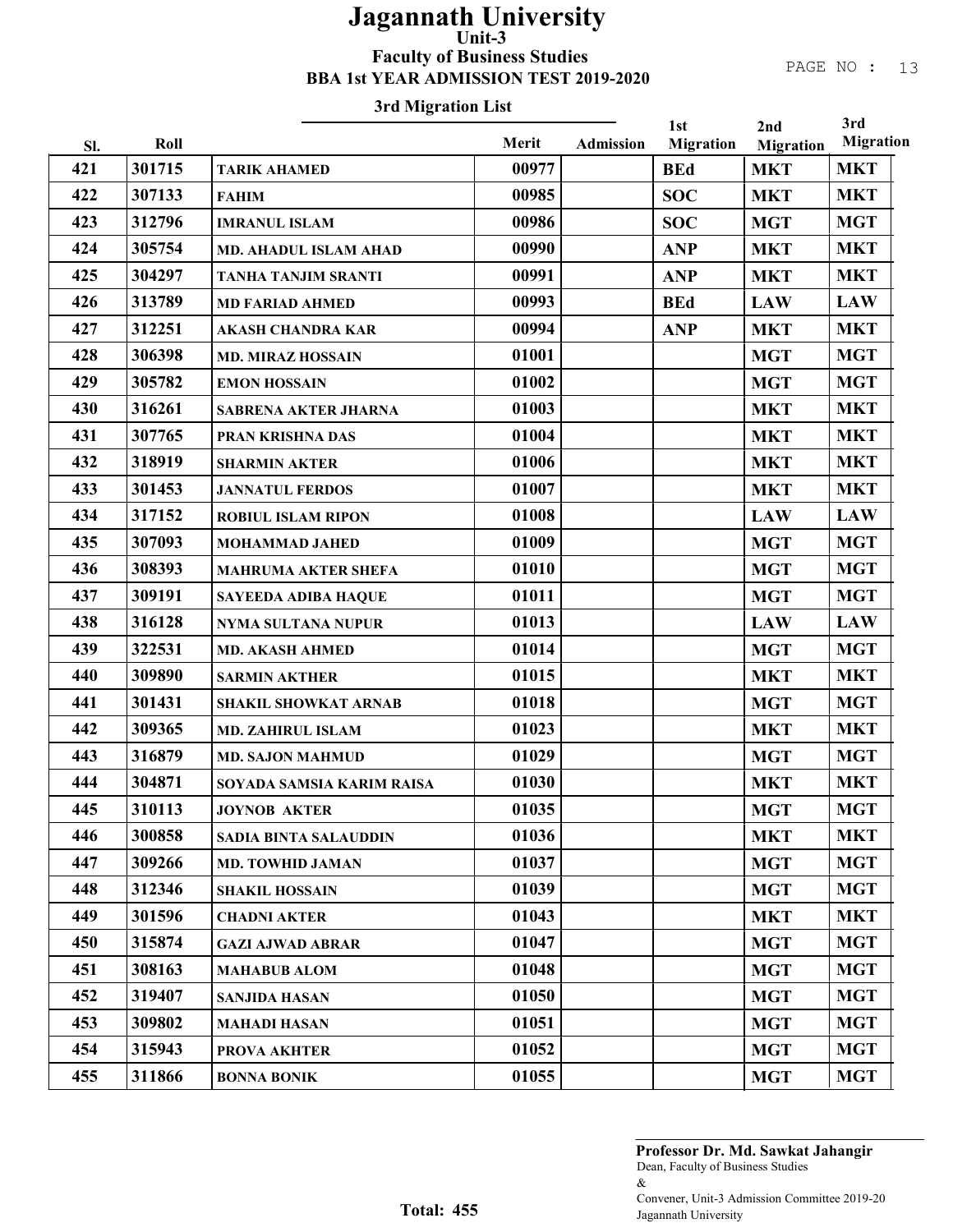### PAGE NO : 14

### 3rd Migration List

| Sl. | Roll   | n a migianon ma                      | Merit | Admission | 1st<br><b>Migration</b> | 2nd<br><b>Migration</b> | 3rd<br><b>Migration</b> |
|-----|--------|--------------------------------------|-------|-----------|-------------------------|-------------------------|-------------------------|
| 456 | 304069 | <b>JANNATUN NESA ADITA</b>           | 01056 |           |                         | <b>LAW</b>              | <b>LAW</b>              |
| 457 | 314942 | <b>MD JALAL UDDIN</b>                | 01058 |           |                         | <b>MGT</b>              | <b>MGT</b>              |
| 458 | 309378 | SHEIKH JAHANARA ISLAM JARIN          | 01059 |           |                         | <b>MGT</b>              | <b>MGT</b>              |
| 459 | 310330 | MANSURA HOSSEN SALMA.                | 01062 |           |                         | <b>MGT</b>              | <b>MGT</b>              |
| 460 | 306243 | MD. NAEEM HOSSAIN BEPARI             | 01063 |           |                         | <b>MKT</b>              | <b>MKT</b>              |
| 461 | 300387 | <b>NIPAMONI</b>                      | 01064 |           |                         | <b>MKT</b>              | <b>MKT</b>              |
| 462 | 312528 | <b>FARJANA AKTER</b>                 | 01065 |           |                         | <b>MKT</b>              | <b>MGT</b>              |
| 463 | 316535 | <b>MUSFIQUR ROB TURJO</b>            | 01068 |           |                         | <b>MKT</b>              | <b>MGT</b>              |
| 464 | 317500 | <b>MASHRUF SHARIAR SIYEM</b>         | 01071 |           |                         | <b>BAN</b>              | <b>MGT</b>              |
| 465 | 308803 | <b>SAMIRA SHAFI JUI</b>              | 01072 |           |                         | <b>BEd</b>              | <b>LAW</b>              |
| 466 | 304812 | <b>SHRABONI AHAMMED</b>              | 01073 |           |                         | <b>MKT</b>              | <b>MGT</b>              |
| 467 | 322298 | <b>SAGOR MOJUMDAR</b>                | 01074 |           |                         | <b>MKT</b>              | <b>MGT</b>              |
| 468 | 318777 | <b>ARAFIN ISLM</b>                   | 01076 |           |                         | <b>MKT</b>              | <b>MKT</b>              |
| 469 | 306899 | <b>MALIHA TASNIM</b>                 | 01077 |           |                         | <b>MKT</b>              | <b>MKT</b>              |
| 470 | 313610 | <b>ERANY AKTER</b>                   | 01081 |           |                         | <b>BAN</b>              | <b>MGT</b>              |
| 471 | 322597 | <b>NURAIYA TABASSUM</b>              | 01085 |           |                         | <b>MKT</b>              | <b>MGT</b>              |
| 472 | 316169 | <b>SRABONY AKTER MIM</b>             | 01086 |           |                         | PAd                     | <b>MGT</b>              |
| 473 | 302801 | <b>ISTIYAK AHAMED EMON</b>           | 01087 |           |                         | <b>BAN</b>              | <b>MGT</b>              |
| 474 | 305833 | <b>ANTOR MIAH</b>                    | 01088 |           |                         | <b>BAN</b>              | <b>MGT</b>              |
| 475 | 320990 | <b>DRISTY RANI HALDER</b>            | 01090 |           |                         | <b>BAN</b>              | <b>MGT</b>              |
| 476 | 321904 | <b>KHANDOKER SUMAIYA SAYEED</b>      | 01092 |           |                         | <b>IML</b>              | <b>IML</b>              |
| 477 | 308619 | KHANDAKAR SUMIYA JAMAN               | 01093 |           |                         | <b>MCJ</b>              | <b>MGT</b>              |
| 478 | 302630 | <b>SIRINA AKTER EMA</b>              | 01095 |           |                         | PAd                     | PAd                     |
| 479 | 306912 | RUKSANA JAHAN                        | 01096 |           |                         | <b>SW</b>               | <b>MGT</b>              |
| 480 | 301459 | SHAHRIAR HAYAT SHAD                  | 01098 |           |                         | <b>MCJ</b>              | <b>MGT</b>              |
| 481 | 302633 | <b>MD. SHOHAGH HOSSAIN</b>           | 01099 |           |                         | <b>SOC</b>              | <b>MKT</b>              |
| 482 | 307795 | <b>MD. TUHIN MIA</b>                 | 01100 |           |                         | PAd                     | <b>MGT</b>              |
| 483 | 312125 | NAHIDA RAHMAN MOMO                   | 01105 |           |                         | PAd                     | PAd                     |
| 484 | 316732 | <b>RAWFER RAHIM JEWEL</b>            | 01109 |           |                         | <b>SOC</b>              | <b>MKT</b>              |
| 485 | 321384 | <b>MAHMUDA AHMED MUKTI</b>           | 01110 |           |                         | <b>MCJ</b>              | <b>MCJ</b>              |
| 486 | 303559 | <b>SALMAN ALAM</b>                   | 01114 |           |                         | <b>MCJ</b>              | <b>MGT</b>              |
| 487 | 309906 | <b>MD. NAHID HASAN NILOY BHUIYAN</b> | 01116 |           |                         | <b>MCJ</b>              | <b>MKT</b>              |
| 488 | 306520 | <b>TASLIMA TABASSUM</b>              | 01117 |           |                         | <b>POS</b>              | <b>MGT</b>              |
| 489 | 311723 | SANAULLA ISLAM SANU                  | 01118 |           |                         | PAd                     | <b>MKT</b>              |
| 490 | 304042 | <b>SUSMETA PAL</b>                   | 01120 |           |                         | <b>BEd</b>              | <b>BEd</b>              |